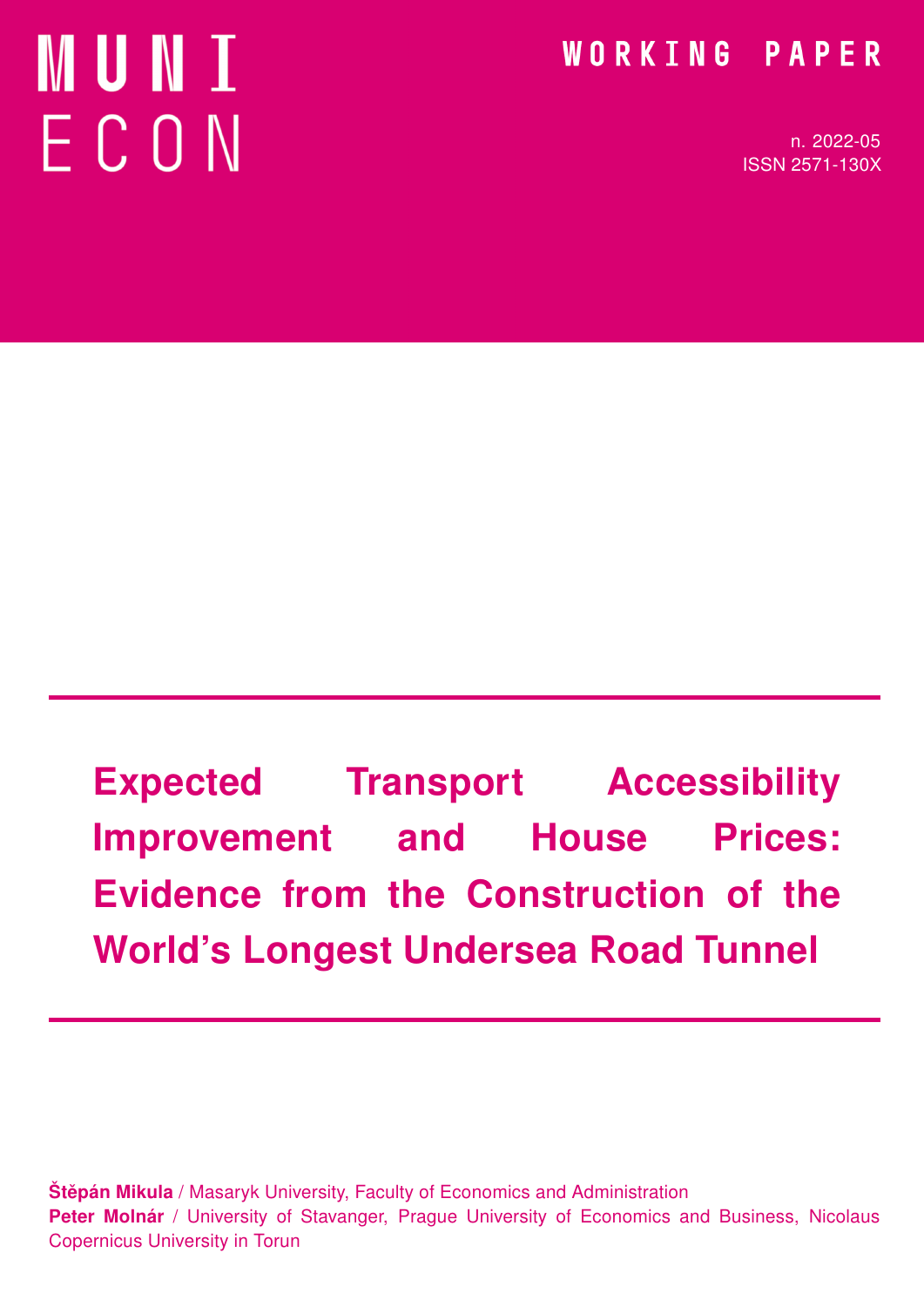Expected Transport Accessibility Improvement and House Prices: Evidence from the Construction of the World's Longest Undersea Road Tunnel

# Abstract

This paper studies the impact of expected transport accessibility improvement on house prices. We identify the effect exploiting a quasi-natural experiment created by the approval and construction of the Ryfast tunnel system in Rogaland, Norway, which shortened the travelling time to the affected municipality from 62 to 24 minutes. Estimates of a repeated sales model in a difference-indifferences framework show that the expectation of improvement in transport accessibility connected with the construction of the tunnel system led to an increase in house prices by 10.1–12.8% on average. That effect grew as the opening of the tunnel drew closer and was driven by less valuable houses.

Masaryk University Faculty of Economics and Administration

Authors:

Štěpán Mikula / Masaryk University, Faculty of Economics and Administration Peter Molnár / University of Stavanger, Prague University of Economics and Business, Nicolaus Copernicus University in Torun

Contact: stepan.mikula@econ.muni.cz Creation date: 2022-03 Revision date:

Keywords: transport accessibility; expectations; house prices; Ryfast tunnel system construction; Norway JEL classification: R3, R4

Citation:

Mikula, Š., Molnár, P. 2022. Expected Transport Accessibility Improvement and House Prices: Evidence from the Construction of the World's Longest Undersea Road Tunnel. MUNI ECON Working Paper n. 2022-05. Brno: Masaryk University.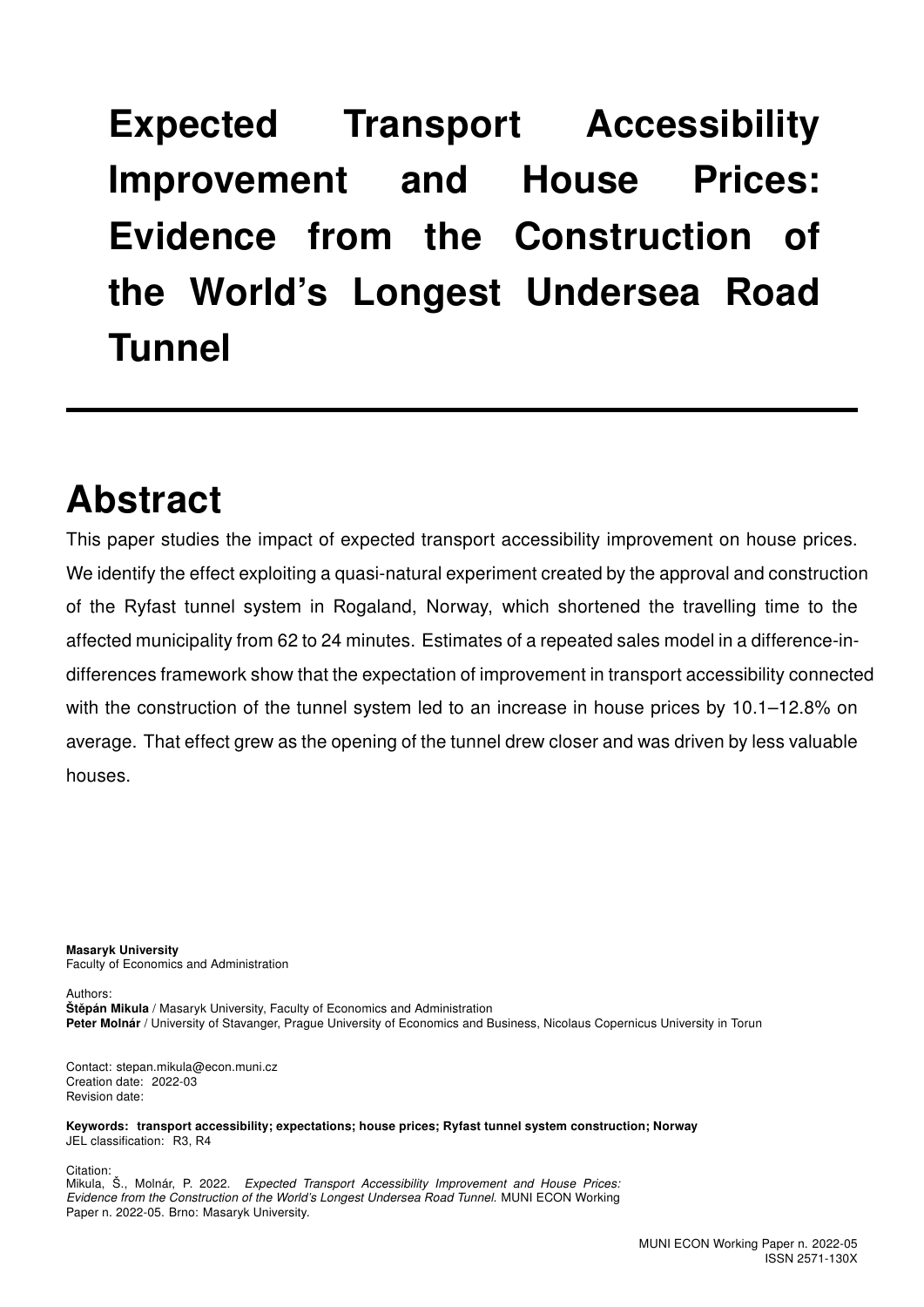# Expected Transport Accessibility Improvement and House Prices: Evidence from the Construction of the World's Longest Undersea Road Tunnel

Štěpán Mikula<sup>∗a</sup> and Peter Molnár<sup>†b,c,d</sup>

<sup>a</sup>Masaryk University, Brno, Czech Republic <sup>b</sup>University of Stavanger, Stavanger, Norway <sup>c</sup>Prague University of Economics and Business, Prague, Czech Republic <sup>d</sup>Nicolaus Copernicus University in Torun, Torun, Poland.

March 9, 2022

This paper studies the impact of expected transport accessibility improvement on house prices. We identify the effect exploiting a quasi-natural experiment created by the approval and construction of the Ryfast tunnel system in Rogaland, Norway, which shortened the travelling time to the affected municipality from 62 to 24 minutes. Estimates of a repeated sales model in a difference-in-differences framework show that the expectation of improvement in transport accessibility connected with the construction of the tunnel system led to an increase in house prices by 10.1–12.8% on average. That effect grew as the opening of the tunnel drew closer and was driven by less valuable houses.

**Keywords:** transport accessibility; expectations; house prices; Ryfast tunnel system construction; Norway **JEL Codes:** R3, R4 **Declarations of interest:** None.

<sup>∗</sup>Corresponding author. Address: Masaryk University, Lipová 41a, 60200 Brno, Czech Republic. Email: stepan.mikula@econ.muni.cz. Mikula acknowledges financial support as part of a joint grant from the Czech Science Foundation and Austrian Science Fund (GF20-18033L).

<sup>†</sup>Email: peto.molnar@gmail.com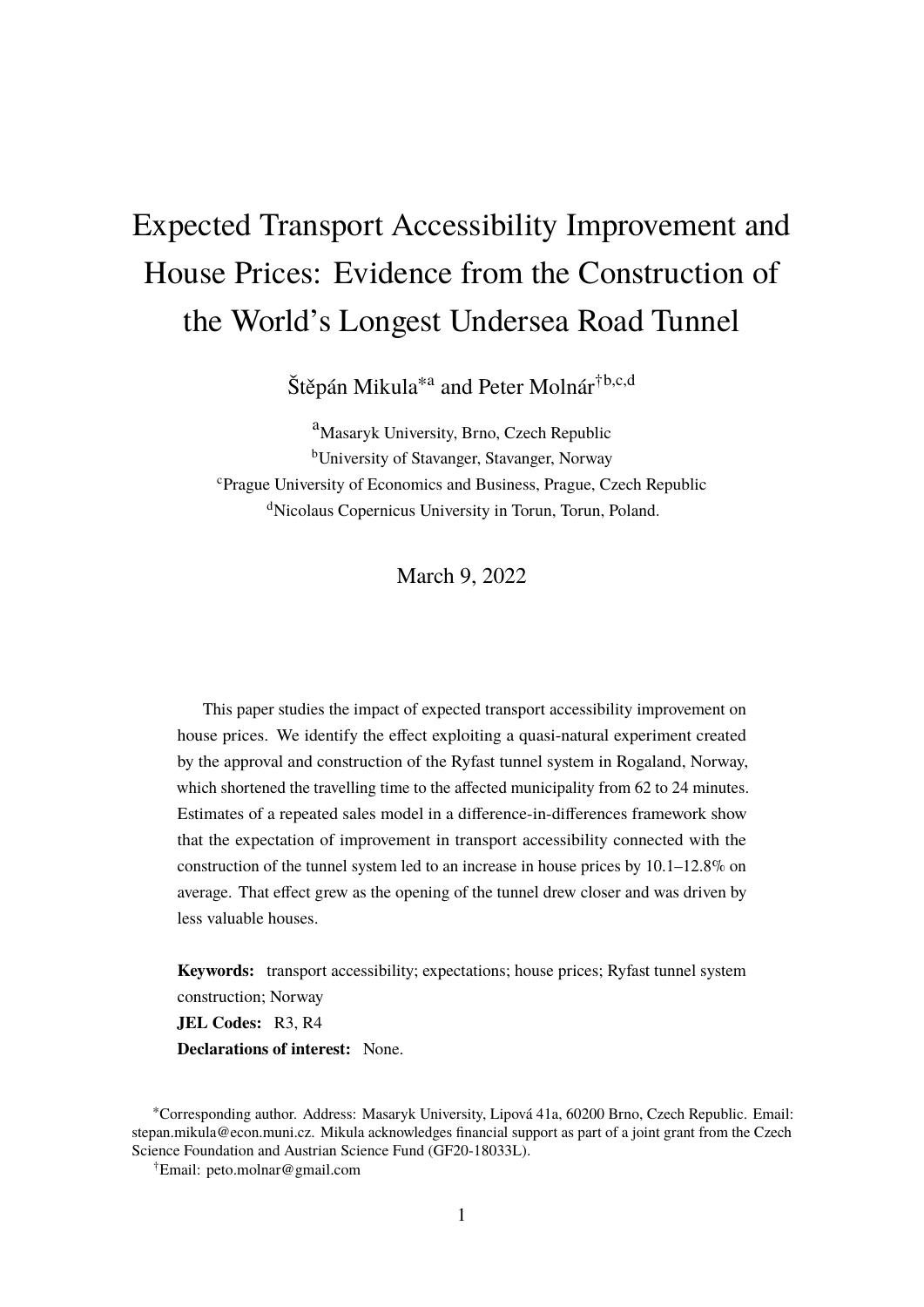#### **1 Introduction**

Transport accessibility is important for individuals and businesses alike. Transport accessibility improvements have a wide range of consequences, which include regional development acceleration and unemployment reduction (Rokicki and Stępniak 2018). It takes a long time for such effects to manifest themselves. By contrast, house prices are able to accommodate such improvements more rapidly. People prefer to live in locations with better access to amenities. Since amenities are usually concentrated in city centres, locations are more valuable when they have better transportation accessibility to city centres. Yang et al. (2019) and Yang et al. (2020) find that access to bus stops and access by bus to important amenities significantly influence housing prices. Similar conclusions have been reached in relation to railway accessibility in Hong Kong (He 2020) and China (Liu et al. 2021). However, not all studies have found that transport accessibility has a positive impact on house prices. Andersson et al. (2010) conclude that a high-speed railway line connecting seven metropolitan areas in Taiwan has at most a small effect on house prices.

Identification of the effect of improved accessibility on house prices typically exploits various infrastructure changes. For instance, the opening of a subway system in Taipei (Lin and Hwang 2004), a subway system expansion in Beijing (Sun et al. 2015), new rail stations in London (Gibbons and Machin 2005), light rail transit in Charlotte, North Carolina (Billings 2011), upgraded road width and quality in India (Ghani et al. 2013), a new commuter train service between a major city (Montreal, Canada) and its periphery (Dubé et al. 2013), a new tunnel in the Netherlands (Hoogendoorn et al. 2019) or new rail lines in Hong Kong (He 2020). Most of these studies have found that improved transport accessibility has a positive impact on house prices.

However, identifying the true effect is challenging, since accessibility changes are often related to large and expensive infrastructural projects and are therefore likely to be anticipated. This means that peoples' expectations of improved accessibility could be incorporated into house prices before the transport change actually takes place. If so, identification exploiting the actual change in accessibility would underestimate the effect of the improvement in transport accessibility. This is where our paper's contribution lies. We estimate the effect of expected improvement in transport accessibility on house prices, focusing on the period before the opening of the Ryfast tunnel system in Norway, which shortened travel time to the affected municipality from 62 to 24 minutes.

Residents must have expected the improvement in transport accessibility brought by the opening of the tunnel system from at least the time when construction of the Ryfast tunnel was first approved. We identify the effect of that expected improvement in transport accessibility by examining the prices of houses that were sold before as well as after the approval of the Ryfast construction. The effect is estimated using a repeated sales model in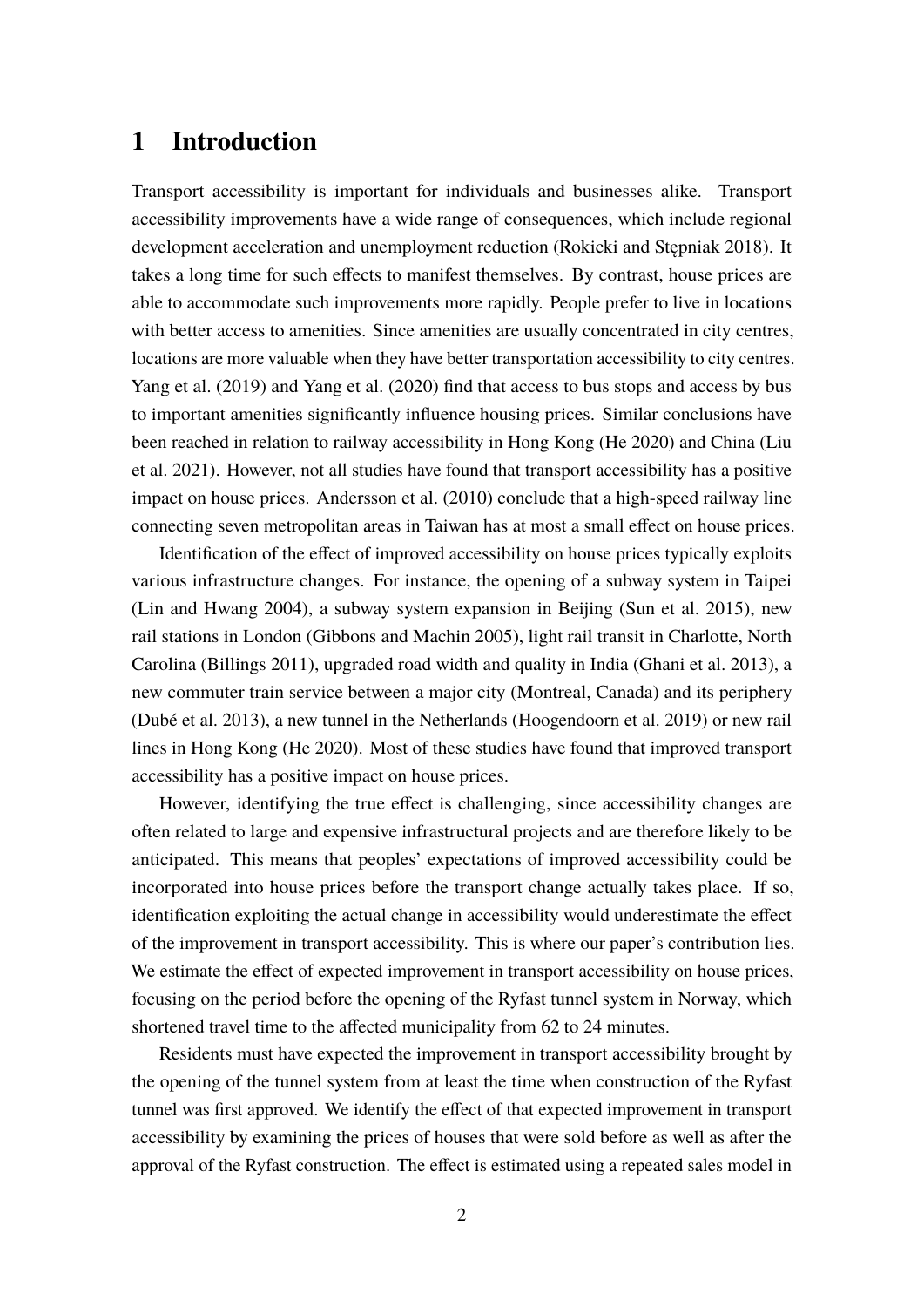a difference-in-differences framework, using house sales in an unaffected municipality as a control group.

The existing papers most closely related to ours are Hoogendoorn et al. (2019) and Bao et al. (2021), which study the construction and opening of tunnels in the Netherlands and Hong Kong respectively. Hoogendoorn et al. (2019) find support for the idea of anticipation: about half of the accessibility effect already materializes more than one year before the opening of the tunnel. Similarly, Bao et al. (2021) identify a significant accessibility premium well before the tunnel is completed.

The Ryfast tunnel construction created a setup that is particularly suitable for an identification of the effect of expected transport improvement for multiple reasons: (a) the Ryfast tunnel system was a large infrastructure project that substantially decreased travel times; (b) its construction took nearly eight years, which enables us to study the dynamics of the treatment effect as the opening approached; (c) in contrast to the cases studied by Hoogendoorn et al. (2019) and Bao et al. (2021) the topology of the region enables us to specify a control group of residents directly unaffected by the Ryfast tunnel; (d) last but not least, the Norwegian property market is highly liquid and properties are usually sold in auctions which ensures the prices closely reflect the market value.

In our paper we find support for the expectation hypothesis, as the approval of construction plans for the Ryfast tunnel increased house prices in the affected municipality by 10.1–12.8% on average, even before the tunnel had opened. We find that this effect became stronger as the tunnel opening approached, with no significant effect in the four years immediately following the approval of the plans in 2012. The significant and substantial effect of over 20% is concentrated in the last four years prior to the opening of the tunnel, which took place in early 2020. Moreover, we find that the effect is heterogeneous in house value: lower priced houses appreciated by 19.1–23.6%, medium priced housed appreciated by 12.2–13.6%, while the value of high priced houses did not increase.

The rest of this paper is organized as follows. Section 2 describes the Ryfast tunnel system and its history. Section 3 presents the identification strategy, empirical specification and data. Section 4 discusses the results. Section 5 concludes.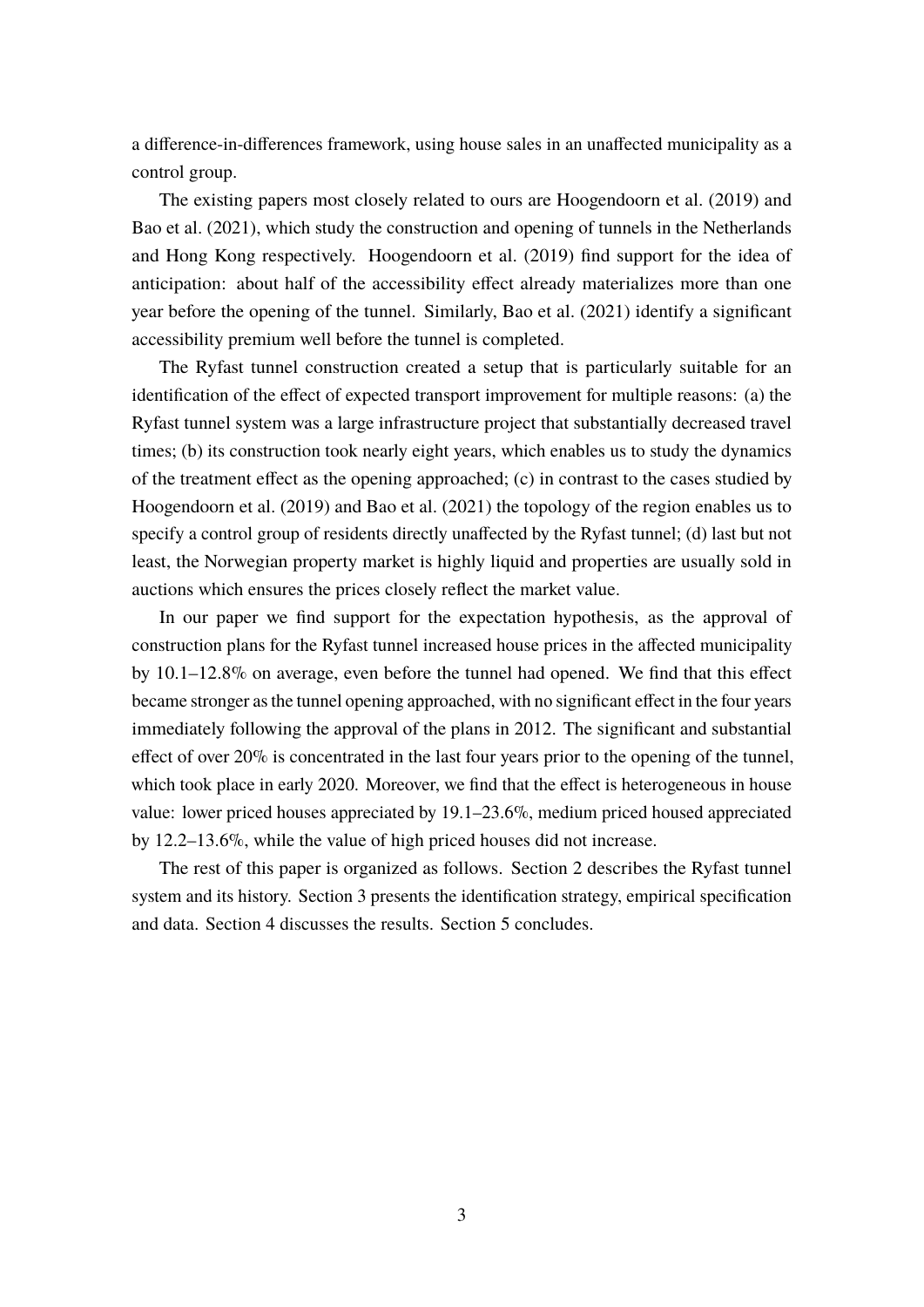#### **2 The Ryfast tunnel system**

The population in Rogaland county, West Norway, is concentrated in the Stavanger municipal area<sup>1</sup>; 54% (233,964) of the county's population lived in this area in 2011 (see Figure 1).<sup>2</sup> Stavanger is the only major city in the region; the next nearest major cities, Bergen and Kristiansand, are both more than 160 km away. Norway's rugged coast and rough terrain make some *kommuner* (municipalities) hard to access from Stavanger. Strand *kommune* with a population of 11,379 concentrated in the towns of Jørpeland and Tau<sup>3</sup>, is an excellent example of this: despite being located only about 13 kilometres away from Stavanger, across the fjord, the driving time from Stavanger to Strand was about one hour (see Figure 2).

The idea of building a faster permanent connection between Stavanger and Strand arose in the 1970s and was discussed for several decades. After a proposal from the county council for the construction of a submerged floating tunnel failed to obtain support from the government in 1998, a new plan for the Ryfast undersea tunnel system was developed. The Ryfast tunnel system consists of three tunnels: Ryfylketunnelen, Eiganestunnelen, and Hundvågtunnelen. The project was approved by the Storting (Norwegian parliament) on June 12th 2012 by a vast majority: 77 votes in favour and 22 against. However, support for the proposal was lower among Storting representatives from Rogaland, of whom five voted in favour and four against.4

Construction of the tunnel system commenced in 2013 and the tunnel opened for public transport in December 2019 and for general public use in April 2020. With its total length of 14.5 kilometres and depth of 390 metres, the Ryfast tunnel is the longest and deepest undersea road tunnel in the world.

## **3 Identification strategy and empirical specification**

The opening of the Ryfast tunnel system decreased the driving time from Stavanger to Strand substantially, by 62% on average, i.e. from 62.4 to 23.7 minutes (see Figure 2). This improvement in transport accessibility was expected some time before the tunnel system actually opened and could therefore be accommodated into house prices before it had any real impact on transport time. Strand *kommune* is remote and sparsely populated, and the

<sup>1.</sup> Rogaland county (*fylke*) consists of 23 municipalities (*kommuner*). We define the Stavanger municipal area as *kommuner* Stavanger, Sola, Sandnes, and Randaberg.

<sup>2.</sup> For population statistics at county and municipal levels see table 05212 at Statistics Norway: https: //www.ssb.no/en/statbank/table/05212 (last accessed on November 23rd 2021).

<sup>3.</sup> *Kommuner* may contain one or more towns of similar size.

<sup>4.</sup> For detail see the Storting website: https://www.stortinget.no/no/Saker-og-publikasjoner/Saker/Sak/  $?p=53758$  (last accessed on November 29<sup>th</sup> 2021).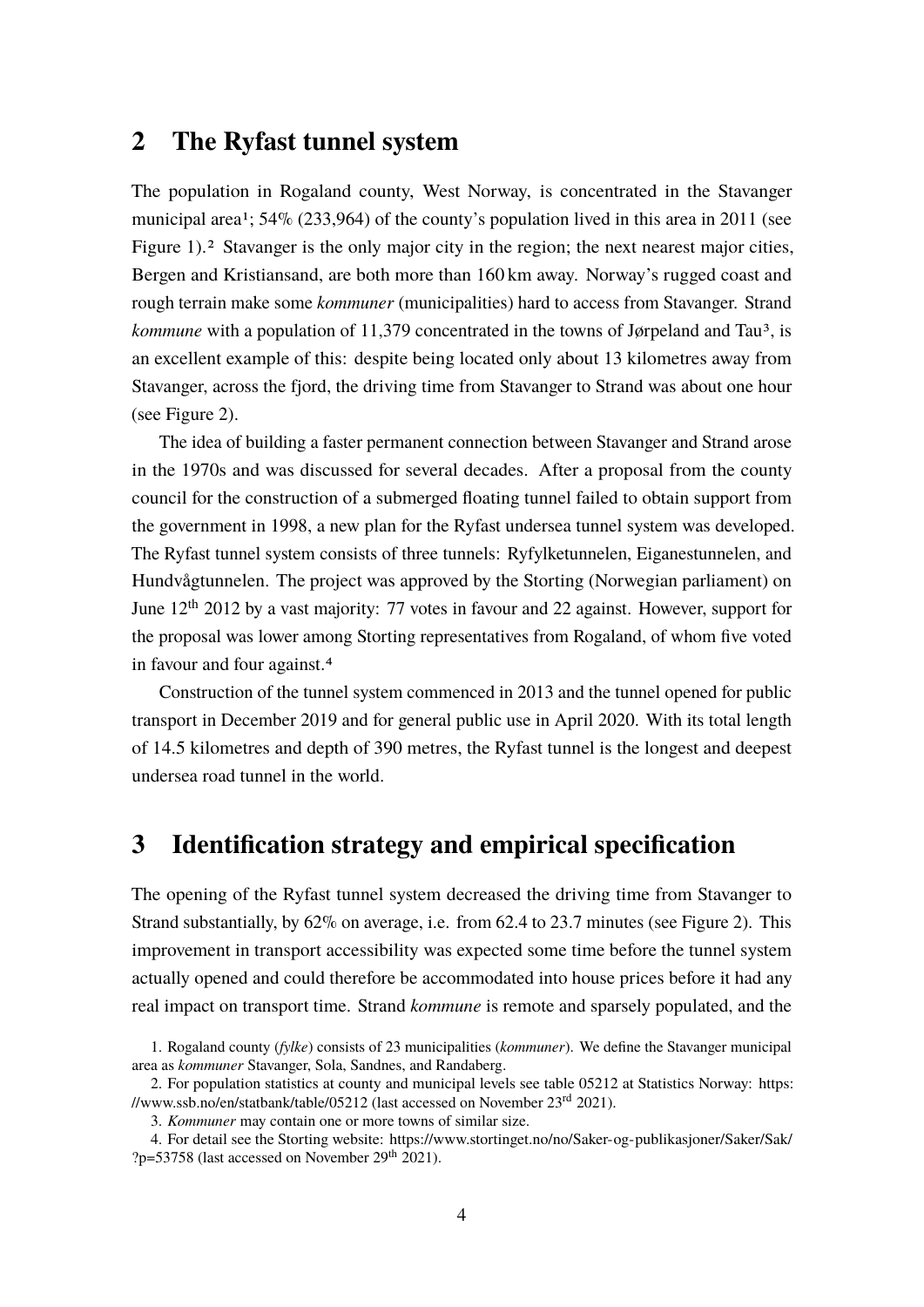

(a) Location of *kommuner* Strand and Eigersund

#### Figure 1: *Kommuner* Strand and Eigersund in Rogaland *fylke*

Note: The points in panels (b) and (c) indicate the locations of the houses included in the estimation sample. Sources: MAP Project (estimated 2011 population density), OSM (infrastructure).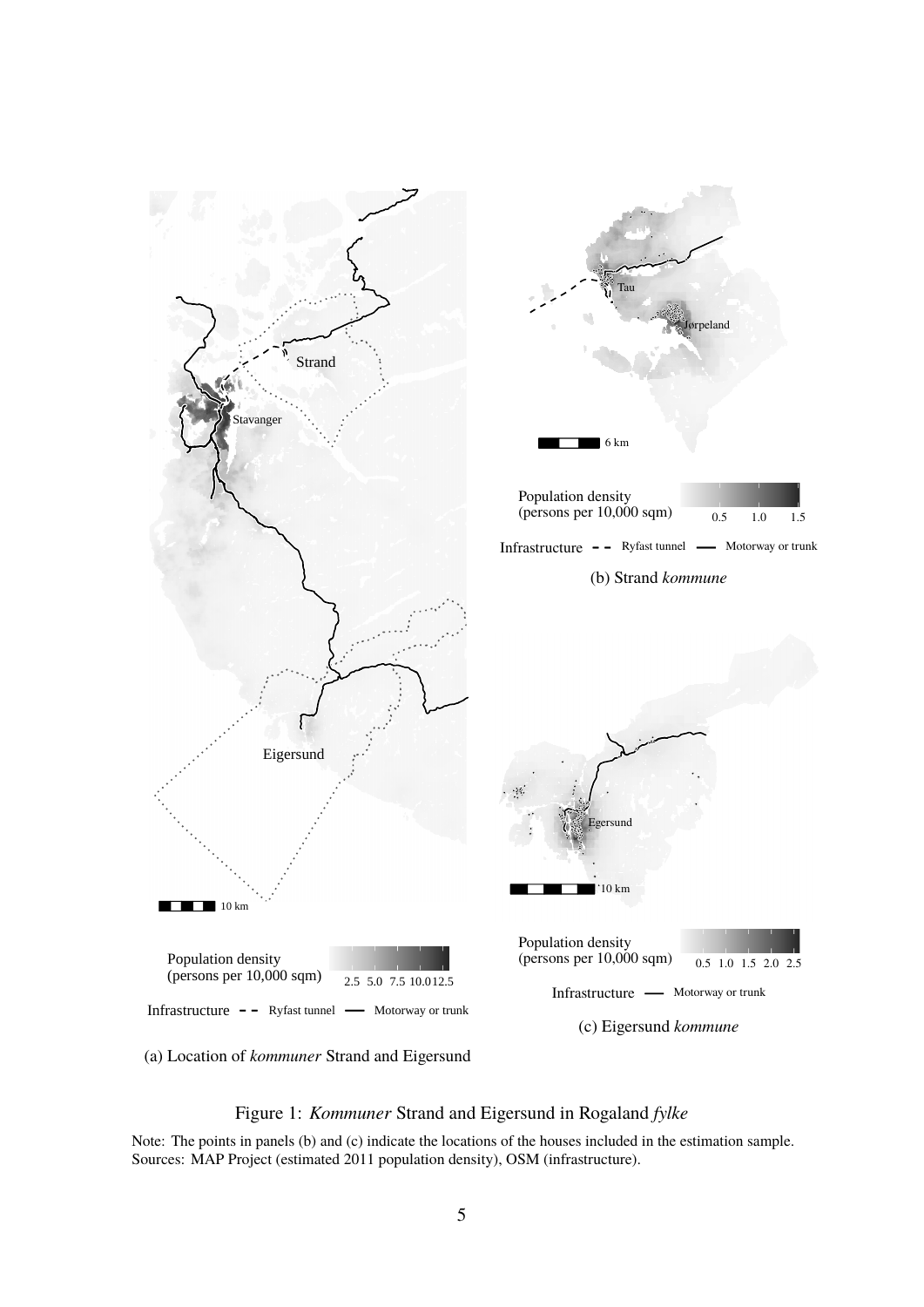

Figure 2: Driving time to Stavanger before and after Ryfast opening

Note: Driving times between houses in our estimation sample (see Section 3.1) and Stavanger city centre (coordinates 58.967114, 5.732246) are calculated using Routino navigation software and Open Street Map data from 2018 and 2020. For details see Section 3.1.

Ryfast tunnel system was thus unlikely to have any substantial effect on other *kommuner* in Rogaland.

This geographical setup allows us to identify the effect of an expected improvement in transport accessibility in difference-in-differences (DiD) framework for which we use houses from the unaffected Eigersund *kommune* as a control group. The Eigersund *kommune* is located southeast of Stavanger, i.e. approximately in the opposite direction compared to Strand (see Figure 1). Its population size is similar to that of Strand (14,346 as of 2011, i.e. 21% larger than Strand) as is its driving time to Stavanger (56.0 minutes, i.e. 12% shorter than Strand prior to the Ryfast tunnel system; see Figure 2). House prices were slightly higher in Strand throughout the observation period but the gap between prices in Strand and Eigersund remained stable until 2014, i.e. two years after the construction of the Ryfast tunnel system was approved (see Appendix Figure A.1).5 On the other hand there were 56% more house sales in Eigersund *kommune* and this gap remained stable throughout the observation period (see Figure A.2 in the Appendix).

House prices could be driven by house and neighbourhood characteristics (such as the proximity of natural or man-made amenities) that are unobservable to us. Therefore, we use a repeated sales model in which we only use price data for houses that were sold both before and after the Ryfast construction was approved. This enables us to take into account

<sup>5.</sup> For the parallel trends assumption test conducted on the estimation sample see Section B in the Appendix.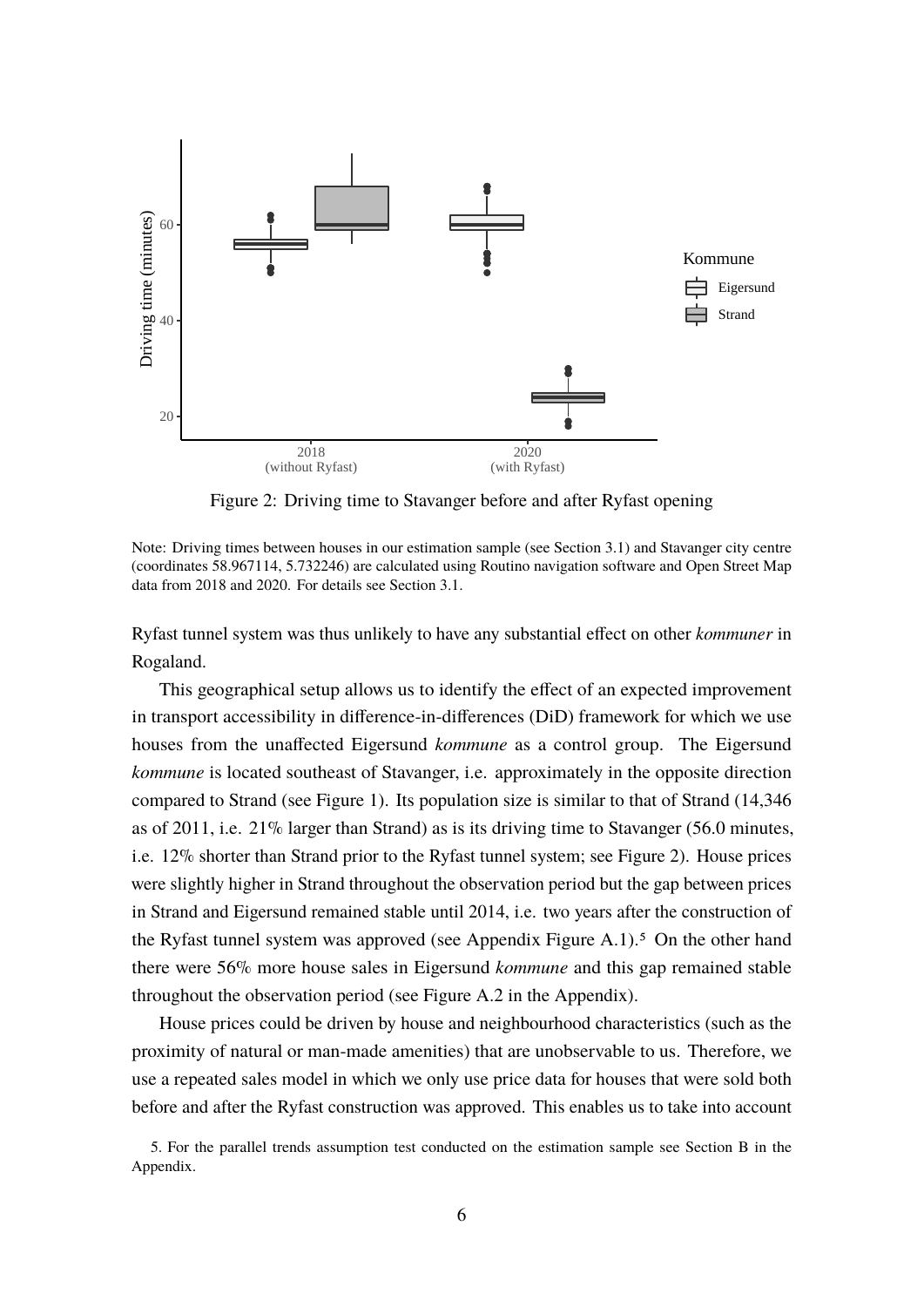the impact of all house-specific time-invariant characteristics. As house prices may also be affected by unobserved factors common to houses in a particular area, we estimate the effect of expected improvement in transport accessibility in a spatial error model (SEM):

$$
\log(P_{i,t_1}) - \log(P_{i,t_0}) = \alpha + \gamma S_i + \kappa \log \left( P_{i,t_0}^{sgm} \right) + \delta T_i + \sum_j \beta_j \mathbf{y}_{i,j} + \varepsilon_i \tag{1}
$$

$$
\varepsilon_i = \lambda \mathbf{W} \varepsilon_i + u_i \tag{2}
$$

where the dependent variable is the difference in logarithms between the price of house  $i$ when sold after  $(t_1)$  and before  $(t_0)$  the Ryfast construction approval, the effect of which is identified by coefficient  $\gamma$  for an indicator variable S which is equal to one for houses in Strand *kommune*. Other explanatory variables capture the initial price per square metre  $(P^{sqm})$ , the number of years between the first and second sales  $(T)$ , and year fixed effects for all the years between the two sales (**y**).

The spatial autocorrelation error term  $\varepsilon$  is modelled in Equation (2), where u is a well-behaved error term and **W** is a row standardized spatial contiguity weight matrix with individual weights defined as:

$$
W[i_a, i_b] = \begin{cases} 1/d & \text{if } d \le 10\\ 0 & \text{otherwise} \end{cases}
$$

 $\overline{a}$ 

where  $d$  is the driving time between houses  $i_a$  and  $i_b$  in minutes. Results obtained with alternative specifications of the weight matrix are presented in Section 4.1. The system of Equations (1) and (2) is estimated using the maximum likelihood procedure, implemented in *spatialreg* package in R.

#### **3.1 Data and estimation sample**

The primary data set used in our analysis is a database of individual records on property sales in Rogaland county, West Norway, collected and provided by the Alva Technologies consultancy. The data set contains a property ID, geographic location (longitude and latitude), house price, and sale date for each sale. It further contains basic house characteristics, such as the floor area and number of rooms, bathrooms, and floors. These are, however, time invariant and do not allow us to control for changes in house characteristics in Equation (1).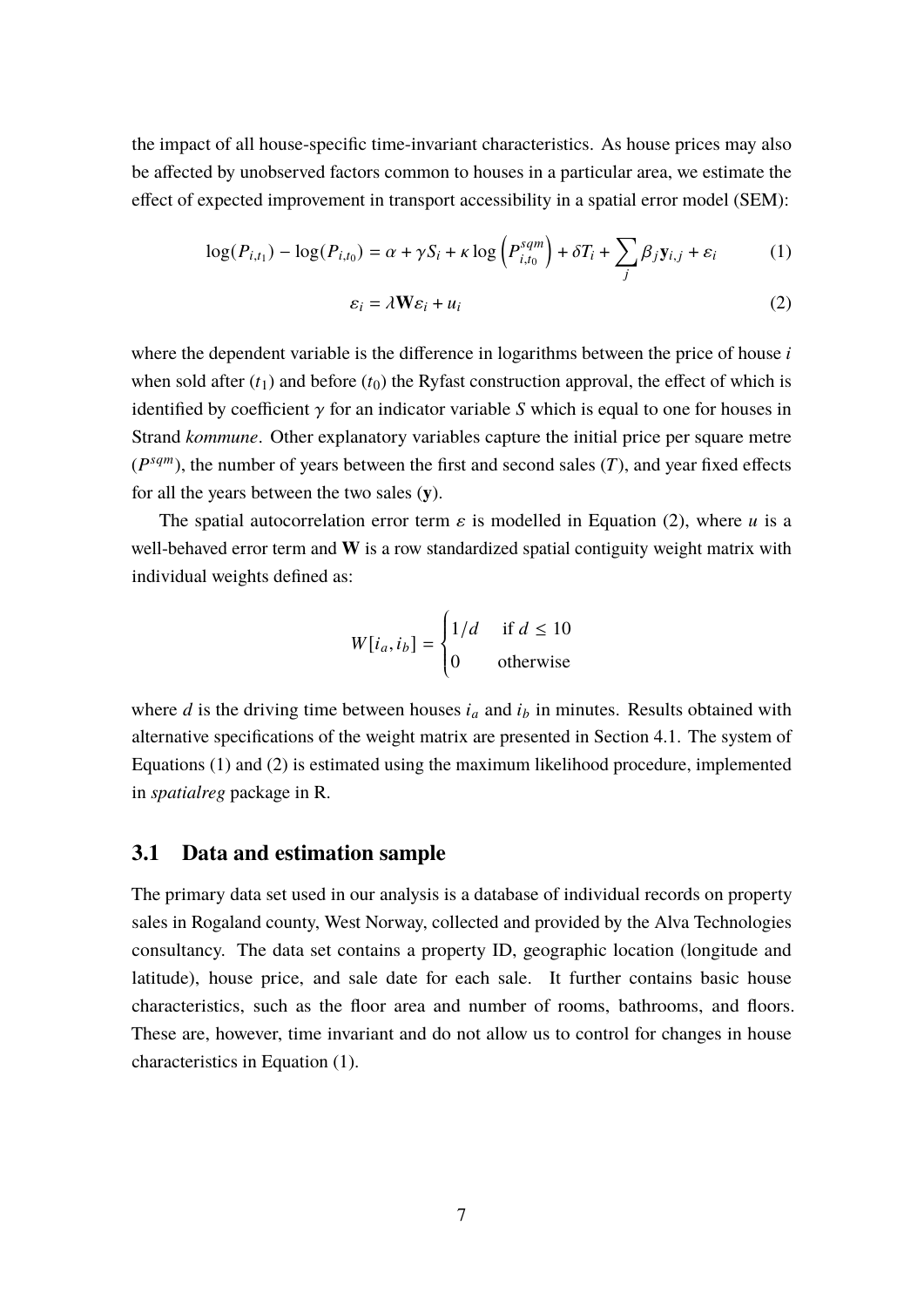We augment this primary data set with driving times between house pairs and to Stavanger city centre.<sup>6</sup> The driving times are calculated using Open Street Map (OSM) data7 and Routino navigation software in version 3.3.2.

To obtain our estimation sample, we limit the data set to houses in Strand (treated group) and Eigersund (control group) *kommuner* that were sold at least once before (during the pre-treatment period,  $2005$ –June  $12<sup>th</sup> 2012$ ) and once after (during the post-treatment period, June  $12<sup>th</sup> 2012–2019$  construction of the Ryfast tunnel system was approved.<sup>8</sup> The observation period is restricted to the 7.5 years that passed between the date on which construction of the tunnel system was approved and the date on which it opened and the same amount of time prior to the date of approval. We exclude 4 houses from the estimation sample due to missing house characteristics and another 8 houses that had the highest yearly price growth (over 202.1%, i.e. the top one percent) which is likely to be driven by coding errors or substantial reconstructions unobservable in our data (for the distribution of average annual growth rates see Appendix Figure A.3). The resulting estimation sample contains 721 houses (i.e. 12.7% of all houses sold in the period<sup>9</sup>): 305 (42%) from Strand, and 416 (58%) from Eigersund. The proportions of houses in the estimation sample correspond neatly to the proportions in the full sample of property sales, which contains 56% property sales in Eigersund and 44% in Strand (see also Appendix Figure A.2).

The houses in our estimation sample are concentrated in the towns of Tau and Jørpeland within Strand *kommune*, and in the town of Egersund within Eigersund *kommune* (see panels (b) and (c) in Figure 1).10 Property prices were comparable in both *kommuner* in the pre-treatment period, but grew 32% faster in Strand *kommune* than in Eigersund *kommune* between the periods. The average time between the first and second sales was 6 years in Eigersund and 2.7 months less in Strand.

6. We use the location of the main train station in Stavanger (coordinates 58.967114, 5.732246) as the city centre reference point.

7. We use two different OSM extracts to calculate the driving times. The extract for June 30<sup>th</sup> 2018 is used to calculate driving times before the Ryfast tunnel system opened, and the extract from August 24<sup>th</sup> 2020 (from https://www.geofabrik.de/) is used to calculate driving times after the Ryfast tunnel system opened.

8. When a given house was sold multiple times during the pre- or post-treatment period we consider the sale closest to the date on which construction of the Ryfast tunnel system was approved.

9. Houses included in our estimation sample tend to be more expensive. A descriptive regression  $\log(P_i^{sgm})$  $\sum_{i=1}^{sqm}$ ) =  $\alpha + vE_i + \theta_i + \omega$ , where  $E_i$  is an indicator variable for inclusion in the estimation sample,  $\theta_i$  is year fixed effect,  $\omega$  is an error term and the rest of the notation follows Equation (1), estimated separately for both *kommuner* on houses sold in the pre-treatment period, shows that the houses included in our estimation sample were 12.7% more expensive than the average house in Eigersund and 19.4% more expensive than the average house in Strand.

10. The high geographical concentration of the houses in our estimation sample results in low variation in the driving times from these houses to Stavanger (see Figure 2).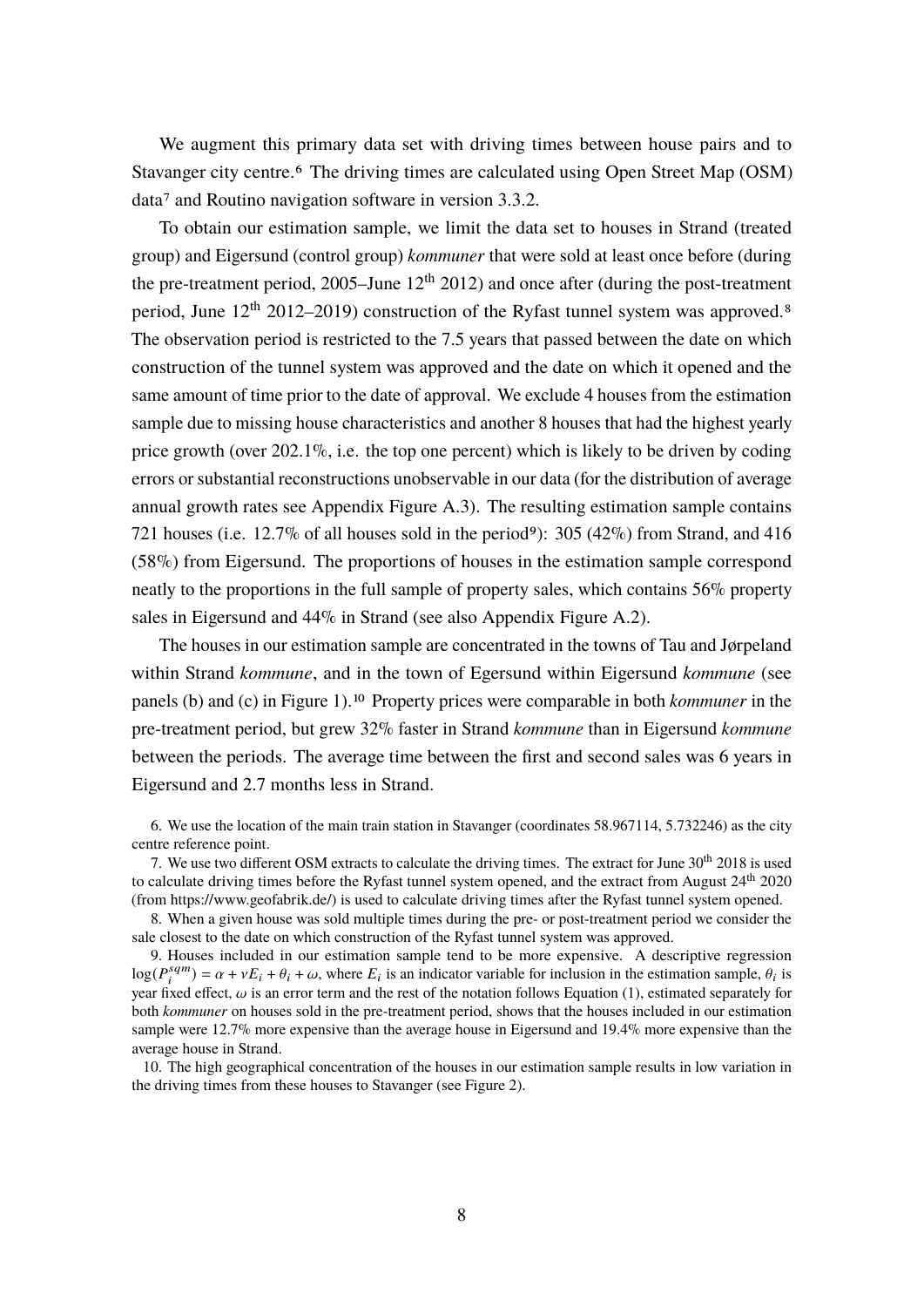#### **4 Results**

The estimates of our baseline specification, reported in Table 1, show that the approval of plans for the Ryfast tunnel system increased house prices in Strand *kommune* by between 10.1% and 12.8%. The effect is slightly larger in the model specifications reported in columns (3) and (4), which control for year fixed effects. The statistically significant (at 10% level) estimates of the spatial error parameter  $\lambda$  in columns (1) and (2) ex post justify the use of the SEM model.

|                                               | Dependent variable:<br>Difference in house price logarithms |                        |                        |                        |
|-----------------------------------------------|-------------------------------------------------------------|------------------------|------------------------|------------------------|
|                                               | (1)                                                         | (2)                    | (3)                    | (4)                    |
| Strand kommune $(= 1)$                        | $0.101***$<br>(0.029)                                       | $0.114***$<br>(0.028)  | $0.126***$<br>(0.028)  | $0.128***$<br>(0.028)  |
| Price per sqm (log, first sale)               | $-0.576***$<br>(0.025)                                      | $-0.543***$<br>(0.025) | $-0.521***$<br>(0.025) | $-0.521***$<br>(0.025) |
| Time between first<br>and second sale (years) |                                                             | $0.039***$<br>(0.006)  |                        | 0.021<br>(0.039)       |
| Intercept                                     | $5.715***$<br>(0.234)                                       | $5.176***$<br>(0.239)  | 4.878***<br>(0.243)    | 4.869***<br>(0.243)    |
| Spatial error parameter $(\lambda)$           | $-0.628*$<br>(0.353)                                        | $-0.659*$<br>(0.345)   | $-0.576$<br>(0.366)    | $-0.578$<br>(0.366)    |
| Year fixed effects                            |                                                             |                        | Yes                    | Yes.                   |
| Observations $(n)$                            | 721                                                         | 721                    | 721                    | 721                    |

Table 1: The effect of expected improvement in transport accessibility on house prices

Notes: The table reports coefficients from Equations (1) and (2). Standard errors are reported in parentheses: ∗ , ∗∗ and ∗∗∗ denote statistical significance at 10%, 5% and 1%.

Additionally, we augment Equation (1) to explore treatment effect heterogeneity in the house value and the time of the sale within the treated period.

First, we extend the specification with the full interaction of the variable of interest, i.e. indicator variable for Strand *kommune*, with house value category and category fixed effects. We classify houses into three house value categories (low, medium, high) using their prices in the pre-treatment period. Categories are defined as tertiles and are calculated separately for each *kommune* and year. The results reported in Table 2 show that the total effect in our baseline estimates is driven by cheaper houses. The Ryfast tunnel system go-ahead had the strongest effect on the prices of the cheapest houses, where it led to price growth of between 19.1% and 23.6%; houses in the medium price category underwent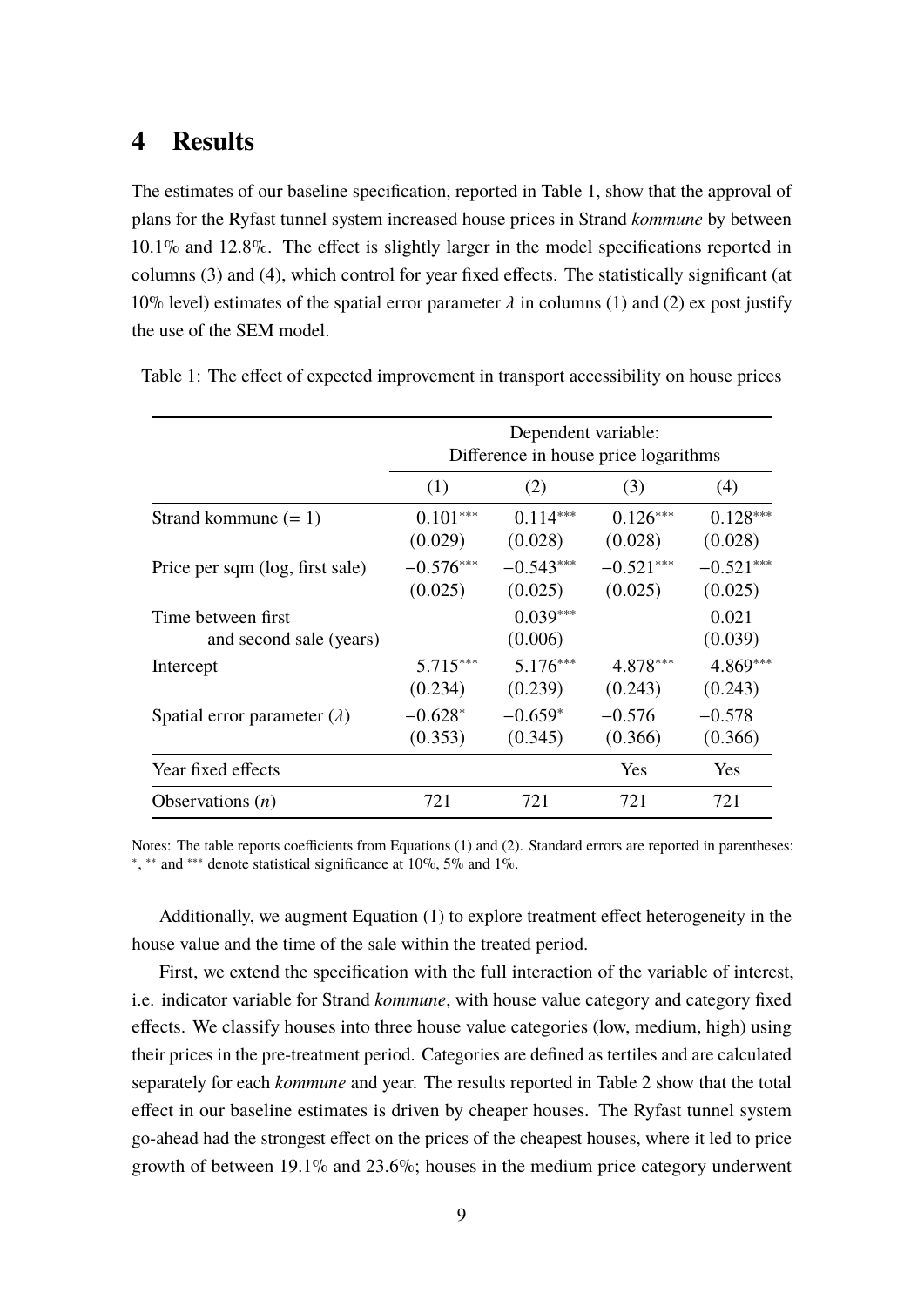price growth of between 12.2% and 13.6%. The effect on house prices in the highest price category was negligible and statistically insignificant.

|                                                       | Dependent variable:<br>Difference in house price logarithms |                       |             |                  |
|-------------------------------------------------------|-------------------------------------------------------------|-----------------------|-------------|------------------|
|                                                       | (1)                                                         | (2)                   | (3)         | (4)              |
| Strand <i>kommune</i> , low price category $(= 1)$    | $0.191***$                                                  | $0.205***$            | $0.235***$  | $0.236***$       |
|                                                       | (0.052)                                                     | (0.050)               | (0.049)     | (0.049)          |
| Strand <i>kommune</i> , medium price category $(= 1)$ | $0.122**$                                                   | $0.124**$             | $0.133**$   | $0.136***$       |
|                                                       | (0.055)                                                     | (0.053)               | (0.052)     | (0.052)          |
| Strand <i>kommune</i> , high price category $(= 1)$   | $-0.018$                                                    | $-0.001$              | 0.007       | 0.008            |
|                                                       | (0.053)                                                     | (0.051)               | (0.051)     | (0.051)          |
| Price per sqm (log, first sale)                       | $-0.531***$                                                 | $-0.483***$           | $-0.453***$ | $-0.453***$      |
|                                                       | (0.029)                                                     | (0.029)               | (0.029)     | (0.029)          |
| Time between first<br>and second sale (years)         |                                                             | $0.041***$<br>(0.006) |             | 0.025<br>(0.039) |
| Intercept                                             | 5.334***                                                    | $4.660***$            | $4.282***$  | $4.271***$       |
|                                                       | (0.260)                                                     | (0.266)               | (0.268)     | (0.269)          |
| Spatial error parameter $(\lambda)$                   | $-0.526$                                                    | $-0.532$              | $-0.323$    | $-0.325$         |
|                                                       | (0.378)                                                     | (0.377)               | (0.411)     | (0.411)          |
| Price quantile fixed effects<br>Year fixed effects    | Yes                                                         | Yes                   | Yes<br>Yes  | Yes<br>Yes       |
| Observations $(n)$                                    | 721                                                         | 721                   | 721         | 721              |

Table 2: Heterogeneity in treatment effect by house value

Notes: The table reports coefficients from modified Equations (1) and (2). Standard errors are reported in parentheses: \*, \*\* and \*\*\* denote statistical significance at 10%, 5% and 1%. The categories are defined as pre-treatment house price tertiles calculated separately for each *kommune* and year.

Secondly, we fully interact the indicator variable for Strand *kommune* with the time of sale in the treated period. Due to our limited number of observations, we aggregate years of sale into four two-year categories, i.e. 2012–2013, 2014–2015, 2016–2017, 2018–2019. The modified specification also includes time of sale fixed effects.<sup>11</sup> The results reported in Table 3 show that the effect increased as the opening of the Ryfast tunnel system approached, and that there was no significant effect in the four years that immediately followed on from the approval of the construction plans. The significant and substantial effect on house prices (over 20% in all cases) is concentrated in the last four years before the tunnel opened (i.e. time periods 2016–2017 and 2018–2019).

11. Including time of sale fixed effects leads to perfect collinearity with some year fixed effects in Equation (1). In such cases, perfectly collinear fixed effects are excluded.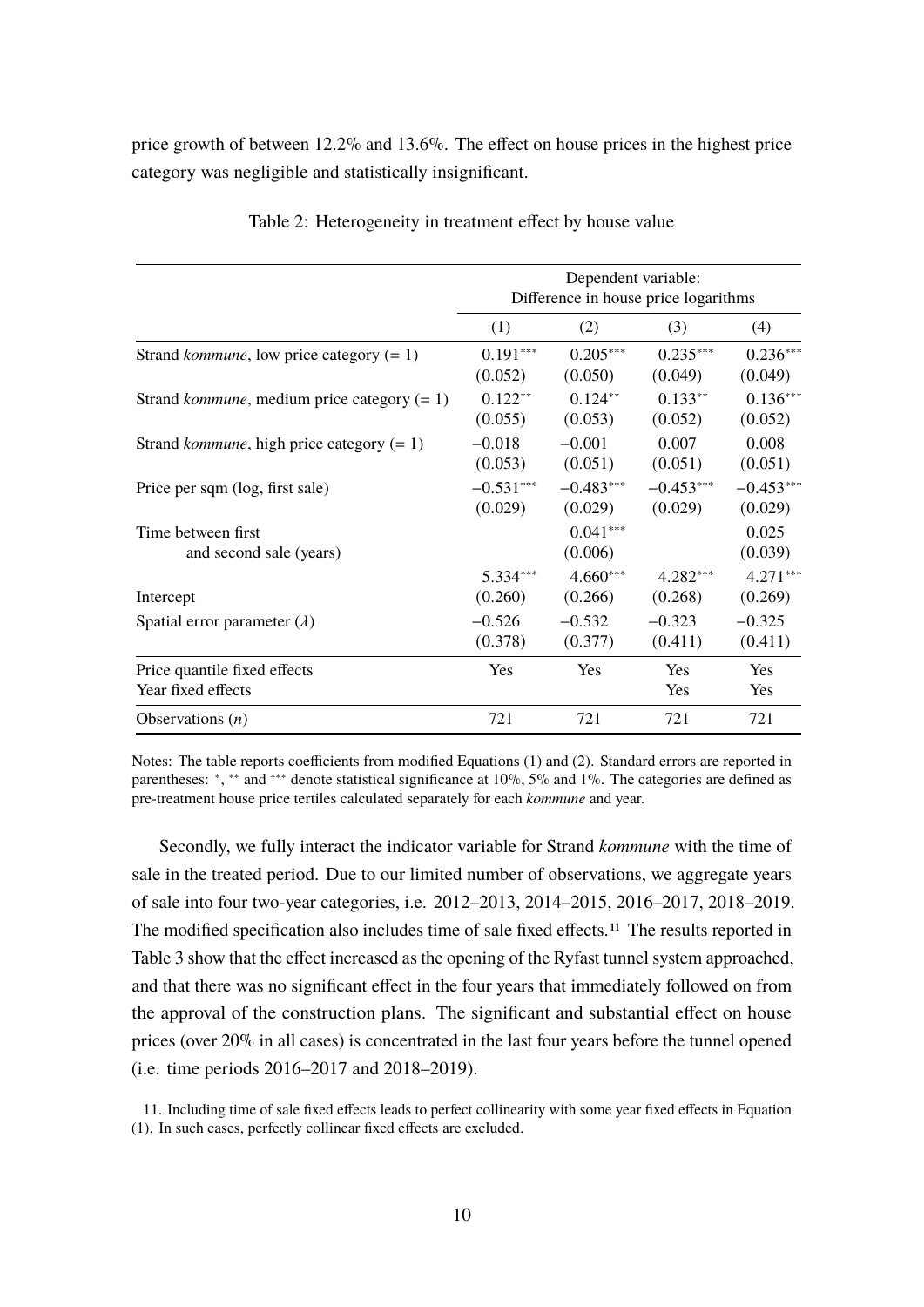|                                                      | Dependent variable:<br>Difference in house price logarithms |                       |                          |                  |
|------------------------------------------------------|-------------------------------------------------------------|-----------------------|--------------------------|------------------|
|                                                      | (1)                                                         | (2)                   | (3)                      | (4)              |
| Strand kommune, sold in 2012 or 2013 $(= 1)$         | 0.009                                                       | 0.028                 | 0.028                    | 0.030            |
|                                                      | (0.052)                                                     | (0.050)               | (0.050)                  | (0.050)          |
| Strand <i>kommune</i> , sold in 2014 or 2015 $(= 1)$ | 0.069                                                       | 0.078                 | 0.085                    | 0.085            |
|                                                      | (0.058)                                                     | (0.055)               | (0.055)                  | (0.055)          |
| Strand <i>kommune</i> , sold in 2016 or 2017 $(= 1)$ | $0.208***$                                                  | $0.222***$            | $0.215***$               | $0.218***$       |
|                                                      | (0.069)                                                     | (0.066)               | (0.066)                  | (0.066)          |
| Strand <i>kommune</i> , sold in 2018 or 2019 $(= 1)$ | $0.220***$                                                  | $0.249***$            | $0.268***$               | $0.267***$       |
|                                                      | (0.074)                                                     | (0.070)               | (0.070)                  | (0.070)          |
| Price per sqm (log, first sale)                      | $-0.573***$                                                 | $-0.521***$           | $-0.520***$              | $-0.520***$      |
|                                                      | (0.025)                                                     | (0.025)               | (0.025)                  | (0.025)          |
| Time between first<br>and second sale (years)        |                                                             | $0.066***$<br>(0.007) |                          | 0.021<br>(0.035) |
| Intercept                                            | $5.652***$                                                  | $4.546***$            | $4.808***$               | $4.726***$       |
|                                                      | (0.237)                                                     | (0.258)               | (0.265)                  | (0.299)          |
| Spatial error parameter $(\lambda)$                  | $-0.656*$                                                   | $-0.644*$             | $-0.636*$                | $-0.633*$        |
|                                                      | (0.346)                                                     | (0.349)               | (0.351)                  | (0.352)          |
| Time of sale fixed effects<br>Year fixed effects     | Yes                                                         | Yes                   | <b>Yes</b><br><b>Yes</b> | Yes<br>Yes       |
| Observations $(n)$                                   | 721                                                         | 721                   | 721                      | 721              |

Table 3: Heterogeneity in treatment effect by time of sale

Notes: The table reports coefficients from modified Equations (1) and (2). Standard errors are reported in parentheses: \*, \*\* and \*\*\* denote statistical significance at 10%, 5% and 1%.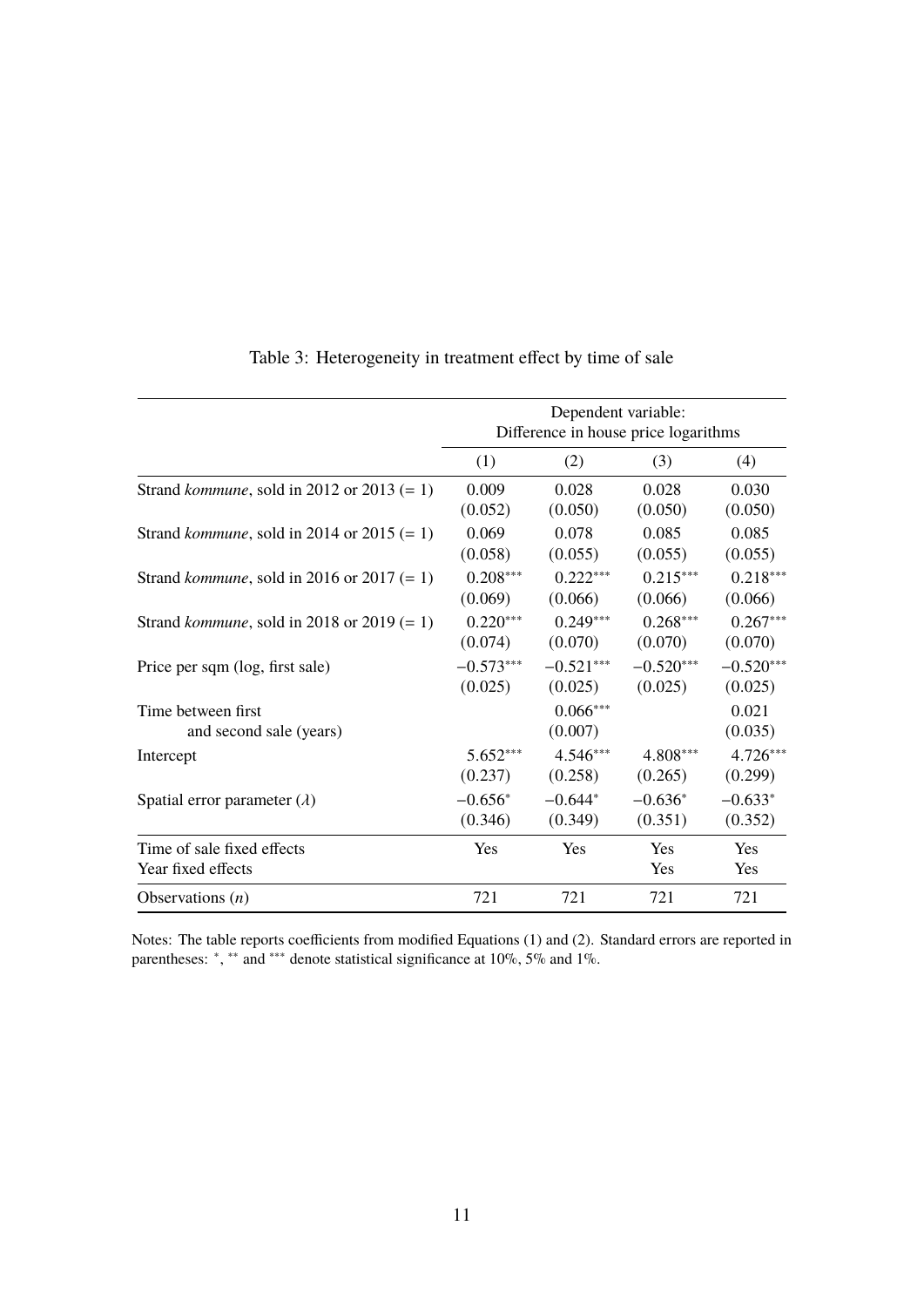#### **4.1 Robustness checks and placebo tests**

The baseline specification models spatial auto-correlation in the error term using a weight matrix that levels off the weights to zero at a driving time greater than 10 minutes. In an alternative specification we (a) shift the threshold to 20 minutes, and (b) set equal weights to all houses within 10 minutes driving time of each other. The results, which are reported in Appendix Table A.1, do not substantially deviate from our baseline estimates.

As an alternative to the Spatial Error Model (SEM) we estimate Equation (1) by OLS with Conley standard errors, using distance cutoffs at 5, 10, and 15 kilometres. While SEM works with driving times, the Conley standard errors use euclidean distance. This makes the use of Conley standard errors problematic in regions with rugged coastlines, which is the case especially in Eigersund *kommune*. The estimated coefficients, reported in Appendix Table A.2, are slightly larger (13.2% to 14.8%) than our baseline estimates but retain statistical significance for all cutoffs.

Additionally, we conduct a falsification placebo test using house sales from the period before the plans for the Ryfast tunnel system were approved (i.e. 2005–June 12<sup>th</sup> 2012). To do so, we artificially shift the approval date to December  $31<sup>st</sup>$  2009 and re-estimate Equations (1) and (2). The results, reported in Appendix Table A.3, show that the coefficients of interest are insignificant and close to zero (between −2.4 and 2.6%), i.e. approximately four to five times lower in magnitude than those found when using the real approval date.

### **5 Conclusions**

In this paper, we study the impact of an expected improvement in transport accessibility on house prices by exploiting the construction of the Ryfast tunnel system in Norway. This tunnel shortened the travel time between one affected *kommune* (municipality) and the nearest city from 62 minutes to 24 minutes, while it did not affect other *kommuner* (municipalities). This setup enables us to use a difference-in-difference estimator in a repeated sales model.

We find that the expectation of a substantial improvement in travel accessibility has a positive impact on house prices, raising them by between 10.1% and 12.8% in the affected *kommune* during the period between the tunnel plans receiving approval and the tunnel opening to traffic. Eight years passed between the approval of the construction plans and the tunnel actually opening. For the first four of those years we do not observe any significant effect on house prices. However, during the subsequent four years (i.e. the four years immediately preceding the opening of the tunnel), house prices in the affected municipality increased by more than 20%. Interestingly, this price increase was primarily driven by low-priced houses (in terms of price per square metre). Low-priced houses appreciated by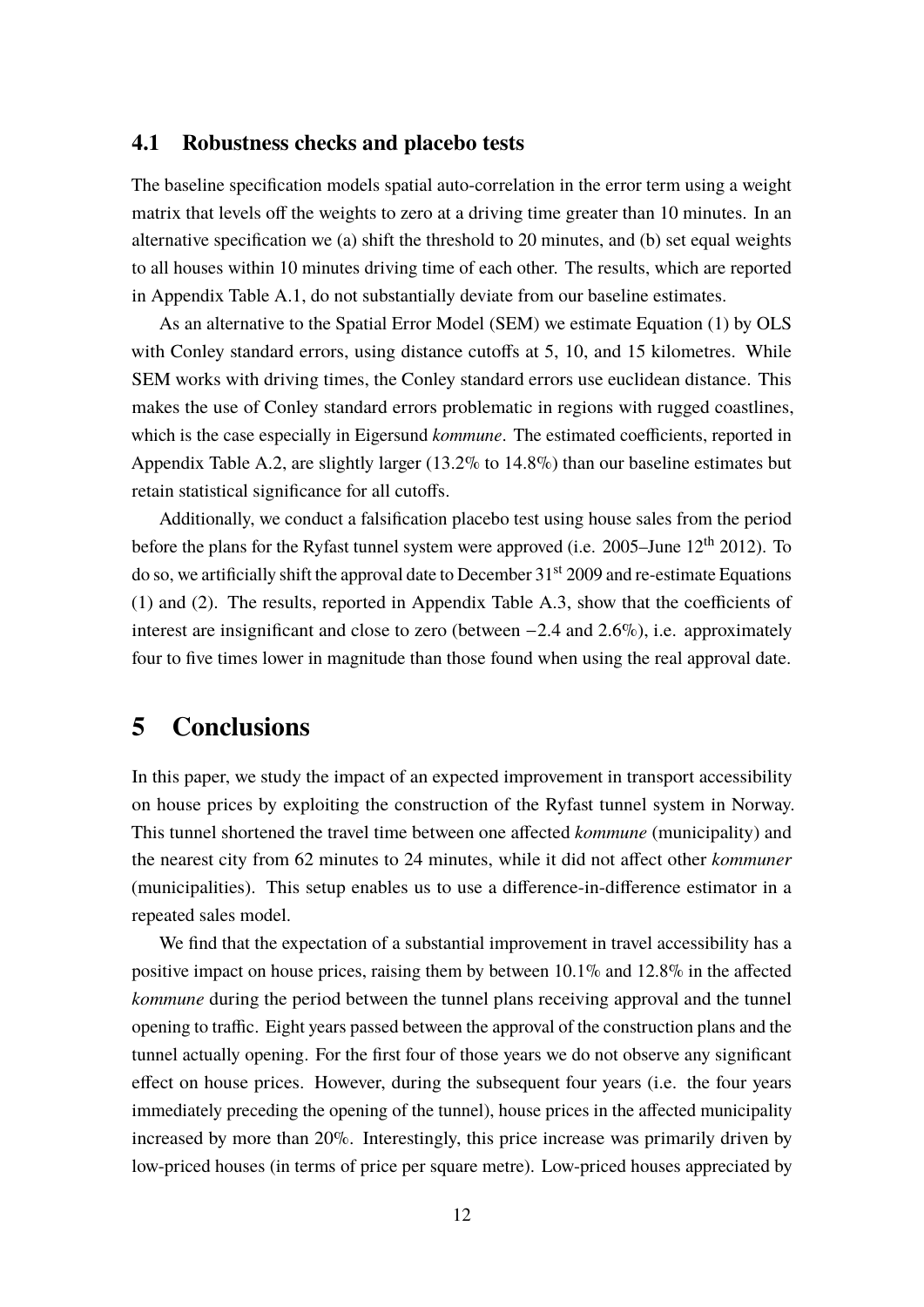19.1–23.6%, medium-priced houses appreciated by 12.2–13.6%, while high-priced houses did not experience any price appreciation.

This study illustrates how important it is to take expectations into account when evaluating transport infrastructure improvements. Overlooking house price increases that take place before the new infrastructure is in operation could lead to underestimating the overall impact of the improved accessibility and to incorrect conclusions.

Moreover, if improved transport infrastructure primarily benefits poorer people, then infrastructure improvements could serve as a policy tool. We believe that this topic should be investigated in greater detail and we recommend it as an avenue for further research.

## **References**

- Andersson, David Emanuel, Oliver F Shyr, and Johnson Fu. 2010. "Does high-speed rail accessibility influence residential property prices? Hedonic estimates from southern Taiwan." *Journal of Transport Geography* 18 (1): 166–174.
- Bao, Helen XH, Johan P Larsson, and Vivien Wong. 2021. "Light at the end of the tunnel: The impacts of expected major transport improvements on residential property prices." *Urban Studies* 58 (14): 2971–2990.
- Billings, Stephen B. 2011. "Estimating the value of a new transit option." *Regional Science and Urban Economics* 41 (6): 525–536.
- Dubé, Jean, Marius Thériault, and Francois Des Rosiers. 2013. "Commuter rail accessibility and house values: The case of the Montreal South Shore, Canada, 1992–2009." *Transportation Research Part A: Policy and Practice* 54:49–66.
- Ghani, Syed Ejaz, Arti Grover Goswami, and William Kerr. 2013. "Highway to success in India: the impact of the golden quadrilateral project for the location and performance of manufacturing." *World Bank Policy Research Working Paper,* no. 6320.
- Gibbons, Stephen, and Stephen Machin. 2005. "Valuing rail access using transport innovations." *Journal of urban Economics* 57 (1): 148–169.
- He, Sylvia Y. 2020. "Regional impact of rail network accessibility on residential property price: Modelling spatial heterogeneous capitalisation effects in Hong Kong." *Transportation Research Part A: Policy and Practice* 135:244–263.
- Hoogendoorn, Sander, Joost van Gemeren, Paul Verstraten, and Kees Folmer. 2019. "House prices and accessibility: evidence from a quasi-experiment in transport infrastructure." *Journal of economic geography* 19 (1): 57–87.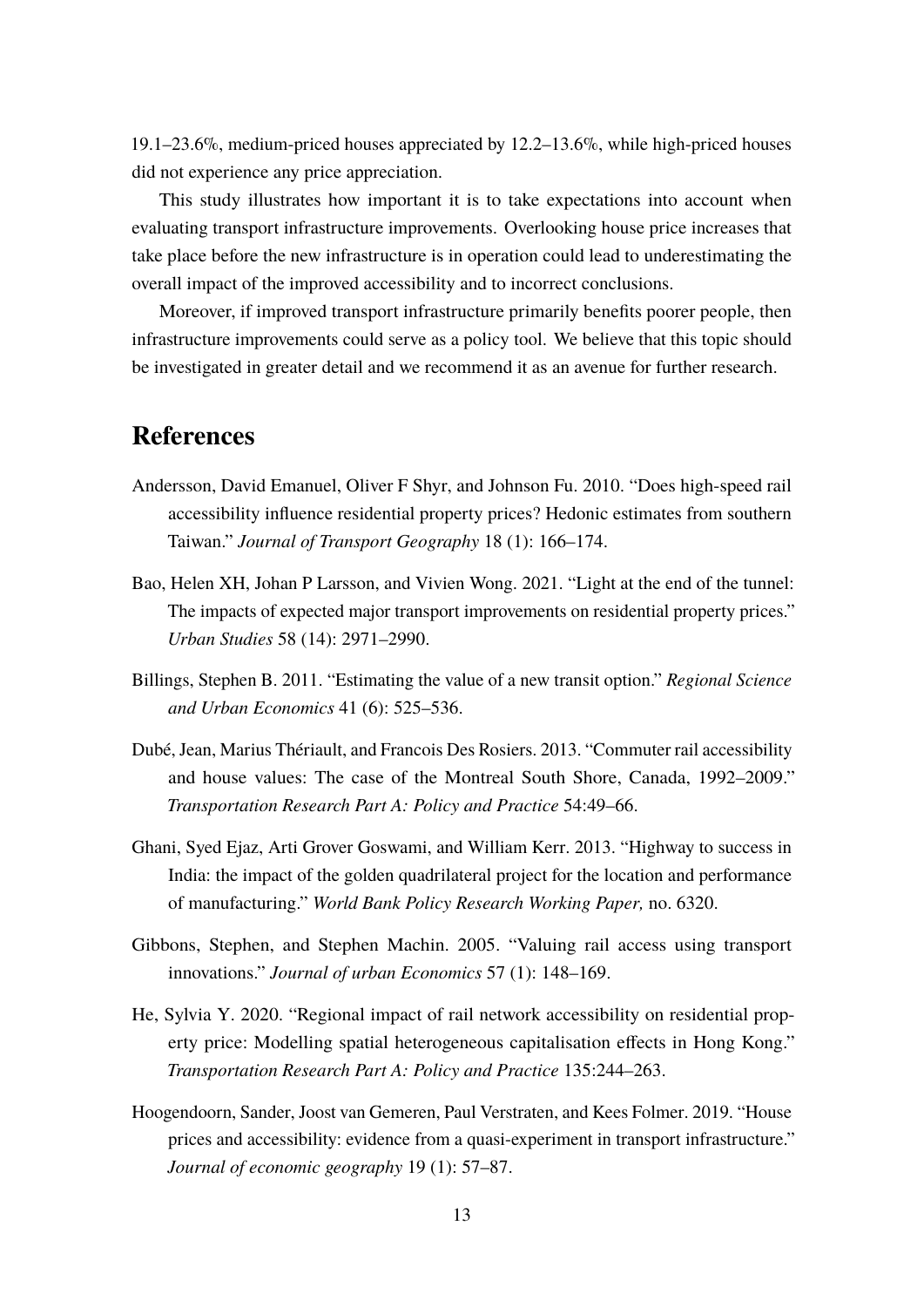- Lin, Jen-Jia, and Chi-Hau Hwang. 2004. "Analysis of property prices before and after the opening of the Taipei subway system." *The Annals of Regional Science* 38 (4): 687–704.
- Liu, Xueli, Chunxia Jiang, Feng Wang, and Shujie Yao. 2021. "The impact of high-speed railway on urban housing prices in China: A network accessibility perspective." *Transportation Research Part A: Policy and Practice* 152:84–99.
- Rokicki, Bartlomiej, and Marcin Stępniak. 2018. "Major transport infrastructure investment and regional economic development–An accessibility-based approach." *Journal of Transport Geography* 72:36–49.
- Sun, Weizeng, Siqi Zheng, and Rui Wang. 2015. "The capitalization of subway access in home value: A repeat-rentals model with supply constraints in Beijing." *Transportation Research Part A: Policy and Practice* 80:104–115.
- Yang, Linchuan, KW Chau, WY Szeto, Xu Cui, and Xu Wang. 2020. "Accessibility to transit, by transit, and property prices: Spatially varying relationships." *Transportation Research Part D: Transport and Environment* 85:102387.
- Yang, Linchuan, Jiangping Zhou, Oliver F Shyr, et al. 2019. "Does bus accessibility affect property prices?" *Cities* 84:56–65.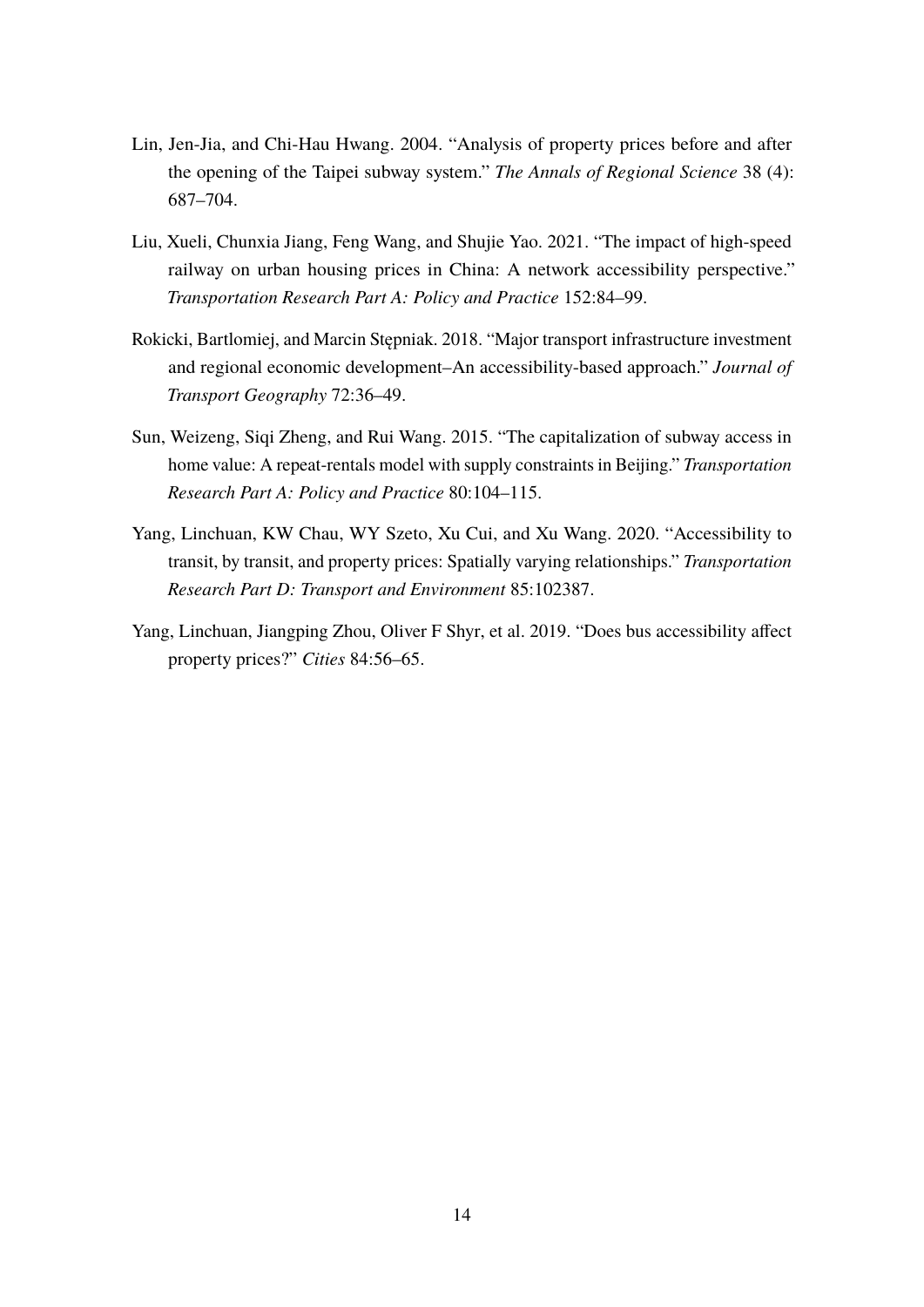## **A Appendix**



#### **A.1 Additional tables and figures**

Figure A.1: Price difference between houses sold in Strand and Eigersund

Note: The figure depicts 95% confidence intervals and point estimates of coefficients  $\theta$  from regression  $P^{sqm}$  $\sum_{i=1}^{n}$  =  $v + \theta S_i + \omega_i$ , where  $P^{sqm}$  is the price per square metre of house i, S is an indicator variable for a house in Strand *kommune*,  $\nu$  is a constant and  $\omega$  is an error term. The regression is estimated separately for each year.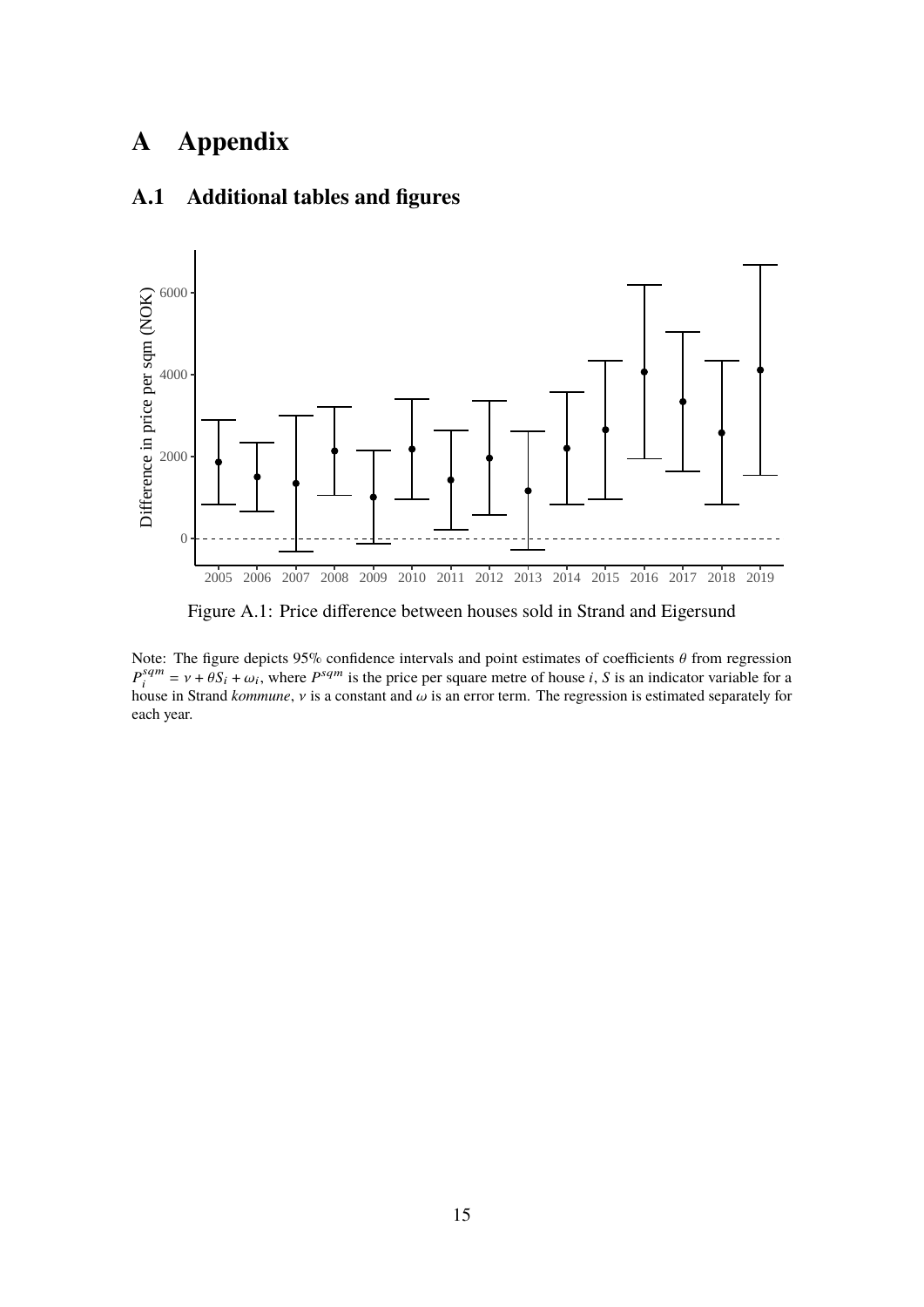|                                               | Dependent variable:<br>Difference in house price logarithms       |                                          |                                   |                        |
|-----------------------------------------------|-------------------------------------------------------------------|------------------------------------------|-----------------------------------|------------------------|
|                                               | (1)                                                               | (2)                                      | (3)                               | (4)                    |
|                                               | Panel A: Continuous weights<br>for driving times below 20 minutes |                                          |                                   |                        |
| Strand kommune $(= 1)$                        | $0.124***$<br>(0.043)                                             | $0.133***$                               | $0.147***$<br>$(0.040)$ $(0.032)$ | $0.148***$<br>(0.032)  |
| Price per sqm (log, first sale)               | $-0.578***$<br>(0.025)                                            | $-0.546***$<br>(0.025)                   | $-0.524***$<br>(0.025)            | $-0.523***$<br>(0.025) |
| Time between first<br>and second sale (years) |                                                                   | $0.038***$<br>(0.006)                    |                                   | 0.025<br>(0.035)       |
| Intercept                                     | 5.730***<br>(0.236)                                               | 5.195***<br>(0.241)                      | 4.882***<br>(0.244)               | 4.869***<br>(0.244)    |
| Spatial error parameter $(\lambda)$           | $-0.294$<br>(0.440)                                               | $-0.256$<br>(0.452)                      | $-0.074$<br>(0.485)               | $-0.072$<br>(0.485)    |
|                                               |                                                                   | Panel B: Equal weights within 10 minutes |                                   |                        |
| Strand kommune $(= 1)$                        | $0.128*$<br>(0.067)                                               | $0.137**$<br>(0.060)                     | $0.147***$<br>(0.049)             | $0.148***$<br>(0.048)  |
| Price per sqm (log, first sale)               | $-0.582***$<br>(0.025)                                            | $-0.549***$<br>(0.025)                   | $-0.526***$<br>(0.025)            | $-0.525***$<br>(0.025) |
| Time between first<br>and second sale (years) |                                                                   | $0.038***$<br>(0.006)                    |                                   | 0.023<br>(0.035)       |
| Intercept                                     | $5.753***$<br>(0.236)                                             | $5.225***$<br>(0.241)                    | 4.915***<br>(0.244)               | 4.902***<br>(0.245)    |
| Spatial error parameter $(\lambda)$           | $0.529***$<br>(0.186)                                             | $0.491**$<br>(0.198)                     | $0.386*$<br>(0.232)               | 0.380<br>(0.234)       |
| Year fixed effects                            |                                                                   |                                          | Yes                               | Yes                    |
| Observations $(n)$                            | 721                                                               | 721                                      | 721                               | 721                    |

Table A.1: Robustness check: Alternative definition of the weight matrix

Notes: The table reports coefficients from modified Equations (1) and (2). Standard errors are reported in parentheses: \*, \*\* and \*\*\* denote statistical significance at 10%, 5% and 1%.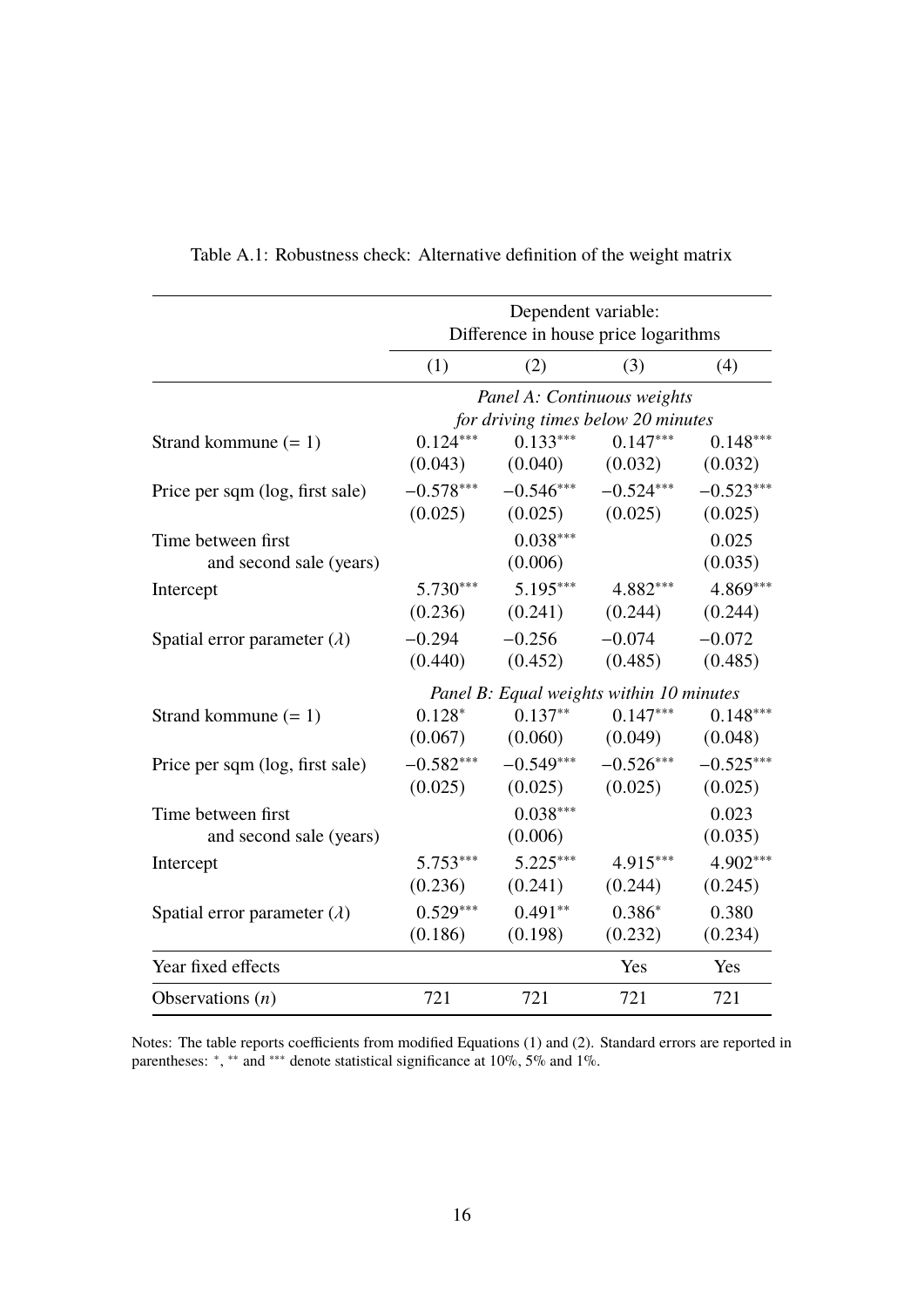|                                 | Dependent variable:<br>Difference in house price logarithms |                                  |                         |              |  |
|---------------------------------|-------------------------------------------------------------|----------------------------------|-------------------------|--------------|--|
|                                 | (1)                                                         | (2)                              | (3)                     | (4)          |  |
|                                 | Panel A: Cutoff at 5 km                                     |                                  |                         |              |  |
| Strand kommune $(= 1)$          | $0.132**$                                                   |                                  | $0.136***$ $0.147***$   | $0.148***$   |  |
|                                 |                                                             | $(0.061)$ $(0.057)$ $(0.050)$    |                         | (0.051)      |  |
| Price per sqm (log, first sale) | $-0.578***$                                                 |                                  | $-0.546***$ $-0.523***$ | $-0.523***$  |  |
|                                 |                                                             | $(0.079)$ $(0.077)$ $(0.081)$    |                         | (0.082)      |  |
| Time between first              |                                                             | $0.038***$                       |                         | 0.020        |  |
| and second sale (years)         |                                                             | (0.008)                          |                         | (0.053)      |  |
| Intercept                       |                                                             | $5.725***$ $5.194***$ $4.875***$ |                         | 4.867***     |  |
|                                 | (0.738)                                                     | (0.744)                          | (0.816)                 | (0.809)      |  |
|                                 |                                                             | Panel B: Cutoff at 10 km         |                         |              |  |
| Strand kommune $(= 1)$          | $0.132**$                                                   |                                  | $0.136***$ $0.147***$   | $0.1482***$  |  |
|                                 |                                                             | $(0.052)$ $(0.049)$ $(0.044)$    |                         | (0.045)      |  |
| Price per sqm (log, first sale) | $-0.578***$                                                 |                                  | $-0.546***$ $-0.523***$ | $-0.5231***$ |  |
|                                 |                                                             | $(0.075)$ $(0.073)$ $(0.079)$    |                         | (0.080)      |  |
| Time between first              |                                                             | $0.038***$                       |                         | 0.0202       |  |
| and second sale (years)         |                                                             | (0.008)                          |                         | (0.055)      |  |
| Intercept                       | $5.725***$                                                  |                                  | $5.194***$ $4.875***$   | $4.8673***$  |  |
|                                 | (0.695)                                                     | (0.686)                          | (0.776)                 | (0.767)      |  |
|                                 |                                                             | Panel C: Cutoff at 15 km         |                         |              |  |
| Strand kommune $(= 1)$          | $0.132***$                                                  |                                  | $0.136***$ $0.147***$   | $0.148***$   |  |
|                                 |                                                             | $(0.043)$ $(0.041)$ $(0.036)$    |                         | (0.037)      |  |
| Price per sqm (log, first sale) | $-0.578***$                                                 |                                  | $-0.546***$ $-0.523***$ | $-0.523***$  |  |
|                                 |                                                             | $(0.068)$ $(0.067)$              | (0.075)                 | (0.076)      |  |
| Time between first              |                                                             | $0.038***$                       |                         | 0.020        |  |
| and second sale (years)         |                                                             | (0.007)                          |                         | (0.057)      |  |
| Intercept                       | 5.725***                                                    | 5.194***                         | 4.875***                | 4.867***     |  |
|                                 | (0.637)                                                     | (0.621)                          | (0.729)                 | (0.718)      |  |
| Year fixed effects              |                                                             |                                  | Yes                     | Yes          |  |
| Observations $(n)$              | 721                                                         | 721                              | 721                     | 721          |  |

Table A.2: Robustness check: OLS estimates with Conley standard errors

Notes: The table reports coefficients from Equation (1) estimated by OLS. Conley standard errors are reported in parentheses: \*, \*\* and \*\*\* denote statistical significance at  $10\%$ , 5% and 1%.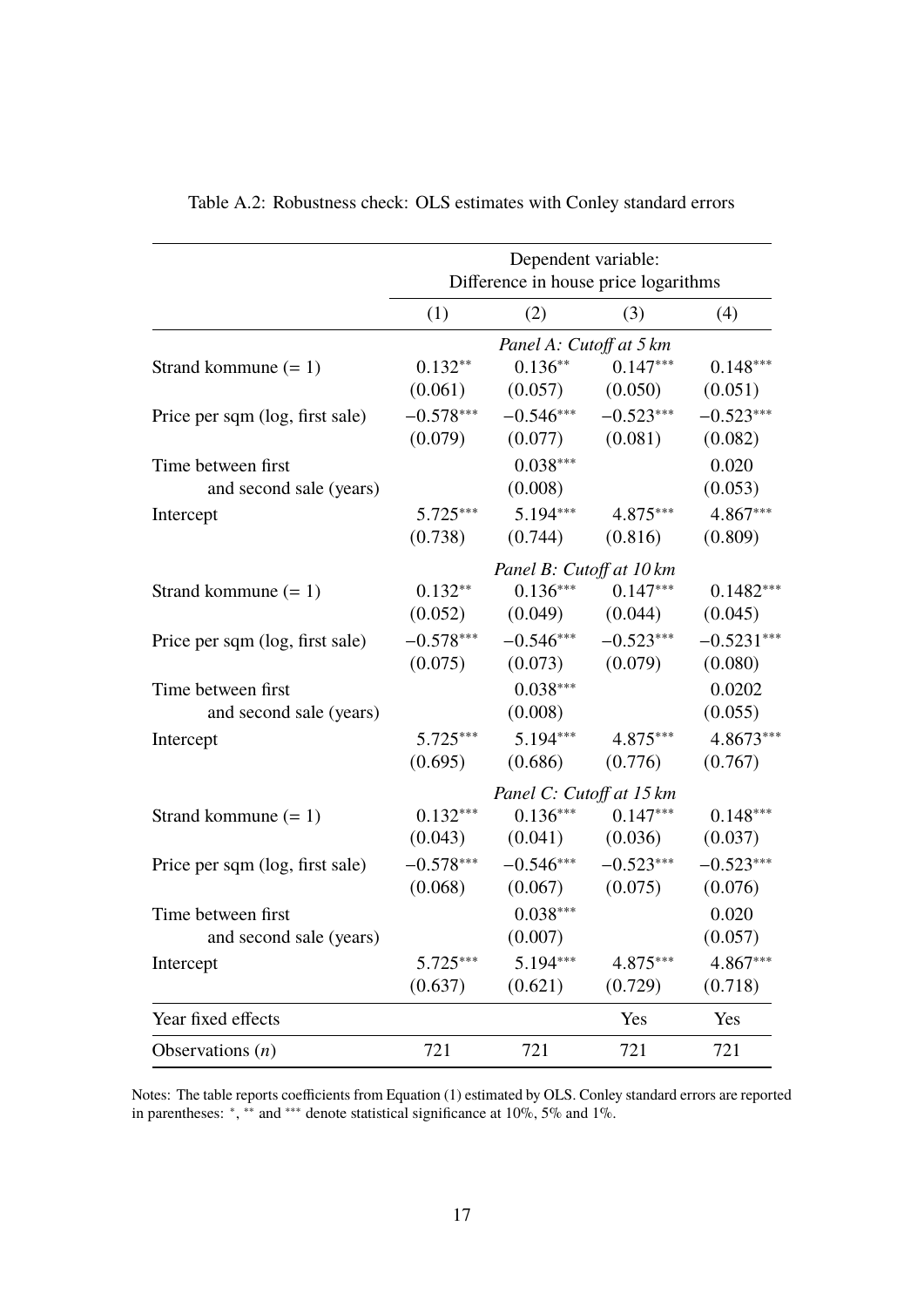

Figure A.2: Number of houses sold in Strand and Eigersund



Figure A.3: Average annual growth rate in house prices

Note: Houses with average annual growth rates greater than 202.1% are excluded from the estimation sample.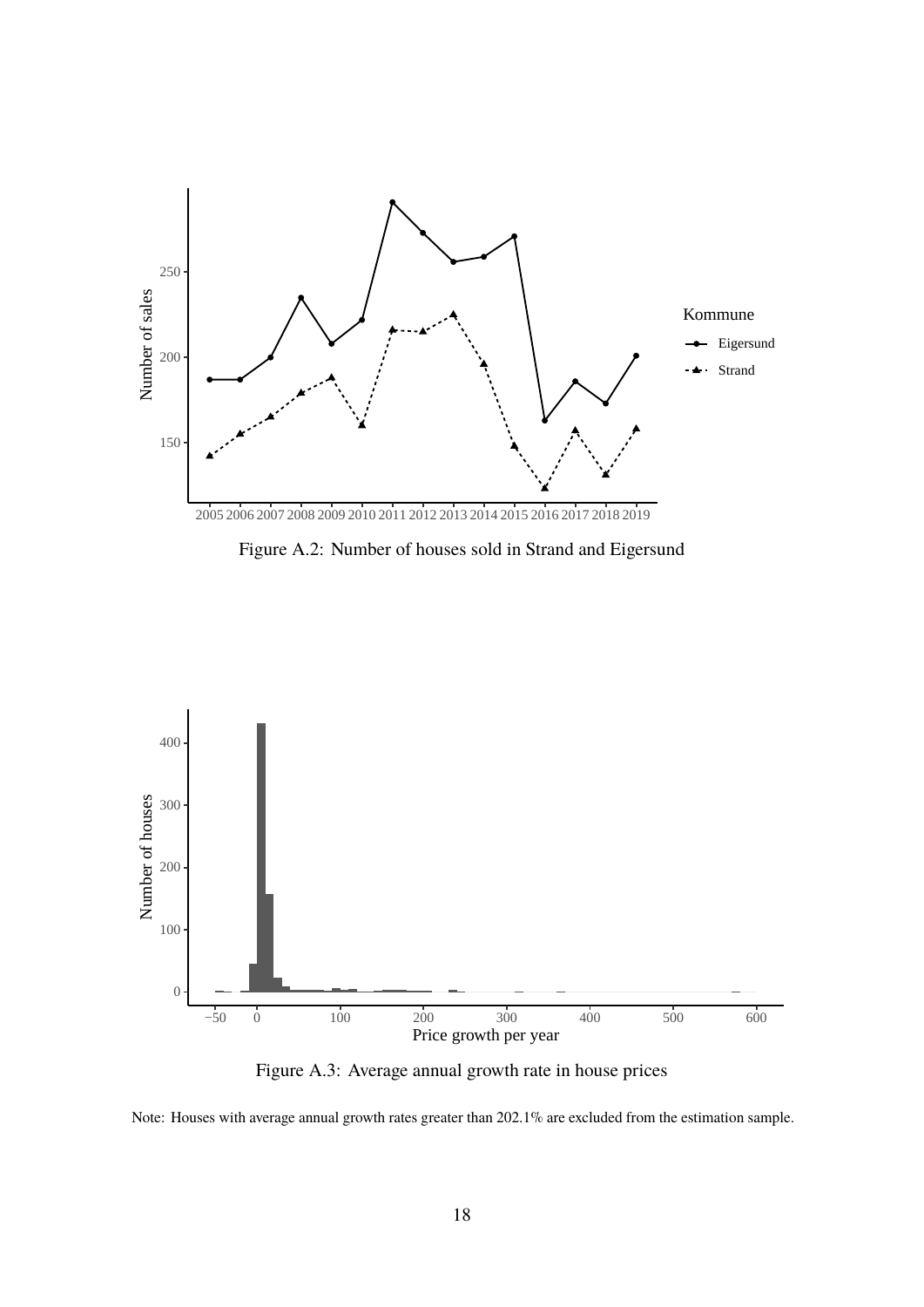Table A.3: Placebo

|                                               | Dependent variable:<br>Difference in house price logarithms |                        |                        |                        |
|-----------------------------------------------|-------------------------------------------------------------|------------------------|------------------------|------------------------|
|                                               | (1)                                                         | (2)                    | (3)                    | (4)                    |
| Strand kommune $(= 1)$                        | $-0.024$<br>(0.043)                                         | 0.006<br>(0.037)       | 0.016<br>(0.037)       | 0.026<br>(0.036)       |
| Price per sqm (log, first sale)               | $-0.348***$<br>(0.036)                                      | $-0.249***$<br>(0.033) | $-0.242***$<br>(0.032) | $-0.232***$<br>(0.032) |
| Time between first<br>and second sale (years) |                                                             | $0.128***$<br>(0.014)  |                        | $0.131***$<br>(0.046)  |
| Intercept                                     | $3.528***$<br>(0.325)                                       | $2.187***$<br>(0.313)  | $2.371***$<br>(0.300)  | $2.138***$<br>(0.307)  |
| Spatial error parameter $(\lambda)$           | $-0.203$<br>(0.396)                                         | $-0.279$<br>(0.389)    | $-0.178$<br>(0.398)    | $-0.327$<br>(0.382)    |
| Year fixed effects                            |                                                             |                        | <b>Yes</b>             | <b>Yes</b>             |
| Observations $(n)$                            | 254                                                         | 254                    | 254                    | 254                    |

Notes: The table reports coefficients from Equations (1) and (2). Standard errors are reported in parentheses:<br><sup>\*</sup>, <sup>\*\*</sup> and <sup>\*\*\*</sup> denote statistical significance at 10%, 5% and 1%.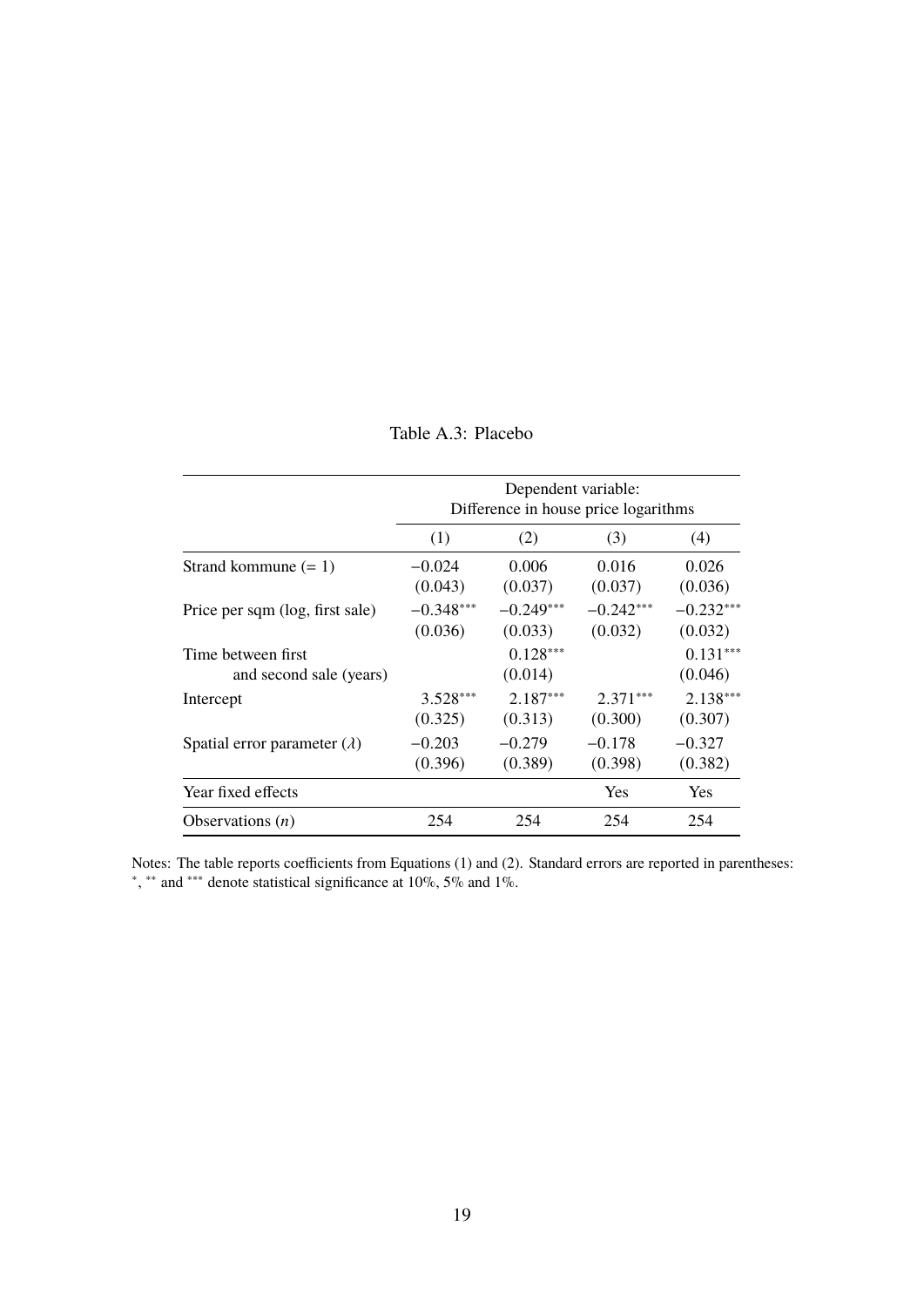#### **B Parallel trends in the pre-treatment period**

The difference-in-differences framework used in the main part of the paper assumes the presence of parallel trends in the pre-treatment period. In this part of the paper we test this assumption by estimating the following Spatial Error Model explaining the logarithm of the house price:

$$
\log(P_{i,t_0}) = \alpha + \sum_{i} \gamma_{jt} S_i \theta_t + \theta_i + \beta \mathbf{X}_i + \varepsilon_i
$$
\n(3)

$$
\varepsilon_i = \lambda \mathbf{W} \varepsilon_i + u_i \tag{4}
$$

where an indicator variable for Strand *kommune* (S) is interacted with year fixed effects ( $\theta_t$ ) and the year 2011 is used as a reference. Additionally we control for a vector of house characteristics **X** (area, house type, number of bathrooms, number of rooms, number of floors). The rest of the notation is identical to (1) and (2) in the main text. We estimate the model on a sub-sample limited to the pre-treatment period (2005–2011). Point estimates of  $\gamma_{it}$  with 95% confidence intervals are reported in Figure B.4. The results suggest that the parallel trends assumption holds. Only the estimate of  $\gamma$  for 2010 is significant at 5% level ( $p$ −value = 0.05).



Figure B.4: Parallel trends in pre-treatment period

Notes: The figure reports point estimates and 95% confidence intervals of coefficients  $\gamma_{it}$  from Equation (3).